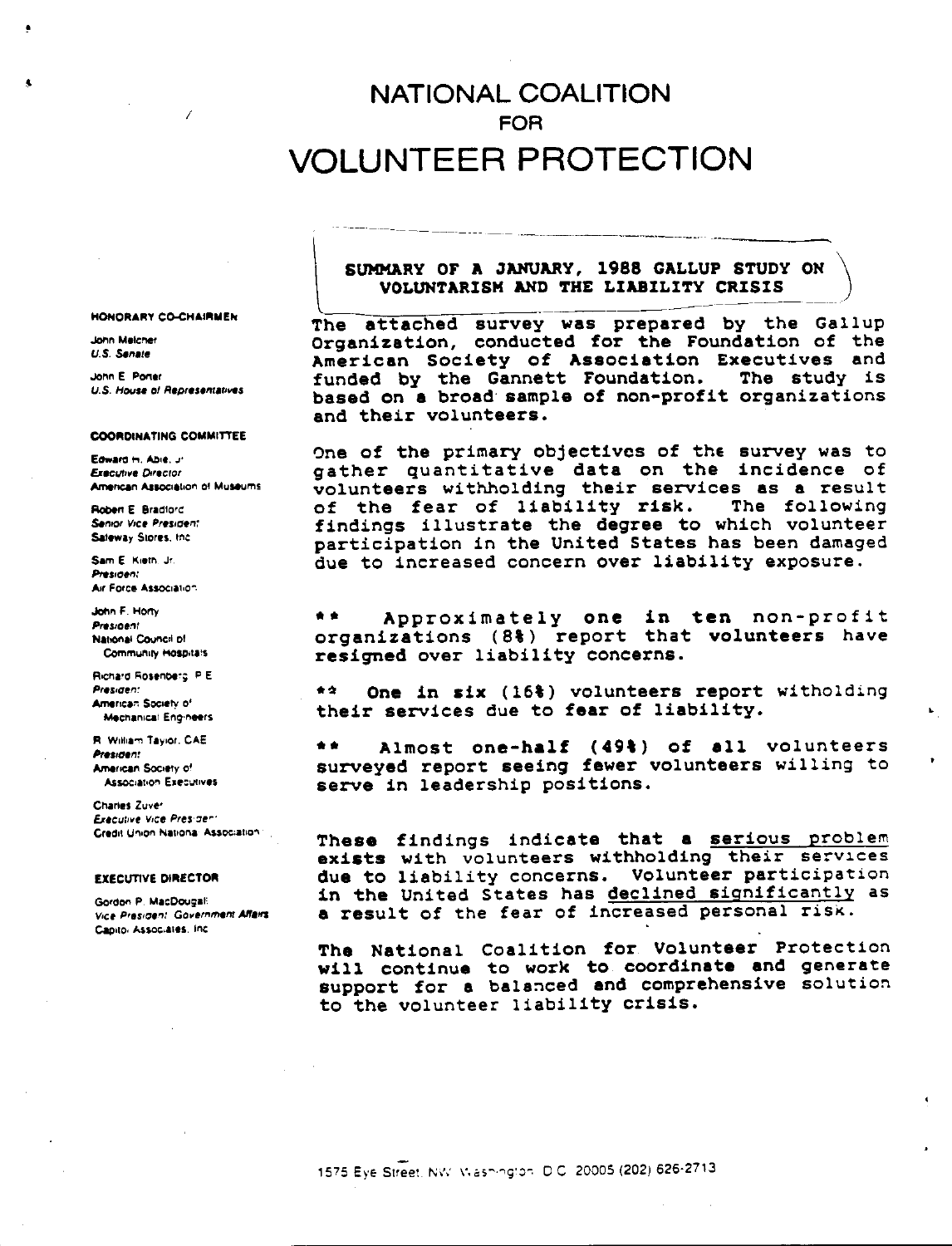#### THE LIABILITY CRISIS ANO THE USE OF VOLUNTEERS BY NOH-PROFIT ASSOCIATIONS

**A** Survey Conducted for:

The Foundation of the American Society of Association Executives

#### Prepared by:

The Gallup Organization, Inc. 53 Bank Street Princeton, New Jersey 08542

(609) 924-9600

G087244

 $\ddot{\phantom{a}}$ 

 $\mathbf{r} = \mathbf{r} \times \mathbf{r}$ 

 $\frac{1}{2}$  .

 $\sim 10^{11}$  k  $^{-1}$ 

January 1988

- The Gallup Coganization, Inc.-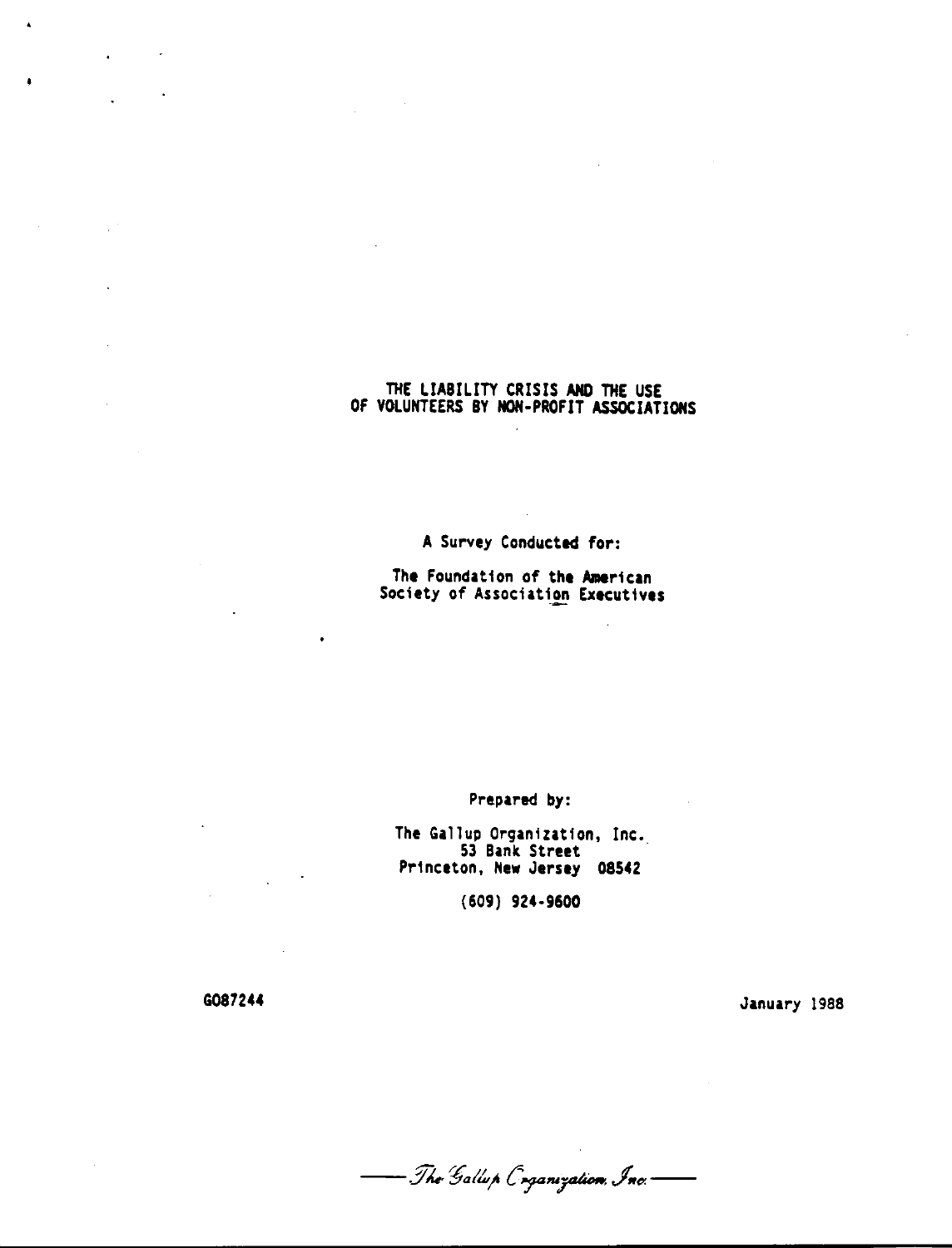## TABLE OF CONTENTS

 $\bullet$ 

 $\hat{\textbf{a}}$ 

| SAMPLE DESIGN                                               | $\overline{\phantom{a}}$ |
|-------------------------------------------------------------|--------------------------|
|                                                             |                          |
| Carrying of Director and Officer Liability Insurance        | $6\phantom{1}$           |
| Extent to Which Costs for Liability Coverage Have Increased | $\pmb{8}$                |
| Changes Resulting From Concern with Liability Risk          | - 9                      |
| Review of Organization Documents                            | 11                       |
| Policies Concerning Volunteers                              | 12                       |
|                                                             | 13                       |
|                                                             | 15                       |
| Effect of Liability on Relations with Chapters              | 16                       |
| Indemnification of Directors and Volunteers                 | 20                       |
| Effect of Liability Exposure on Volunteer Leaders           | 21                       |
| Effect of Liability Exposure in Other Volunteers            | 22                       |
|                                                             | 24                       |
| Inquiries Concerning Liability Coverage                     | 26                       |
| Criteria Used in Research of Organization's History         | 28                       |
| Perceived Changes in Volunteer Board Members                | 30                       |
| Withholding of Volunteer Services                           | 31                       |
|                                                             | 32                       |
|                                                             | 33                       |
|                                                             |                          |
| SAMPLING TOLERANCES                                         | -34                      |

- The Gallup C*rganization*. Inc.-

 $\label{eq:2.1} \frac{1}{\sqrt{2}}\int_{0}^{\infty}\frac{1}{\sqrt{2}}\left(\frac{1}{\sqrt{2}}\right)^{2}e^{-\frac{1}{2}}\left(\frac{1}{\sqrt{2}}\right)^{2}e^{-\frac{1}{2}}\left(\frac{1}{\sqrt{2}}\right)^{2}e^{-\frac{1}{2}}\left(\frac{1}{\sqrt{2}}\right)^{2}e^{-\frac{1}{2}}\left(\frac{1}{\sqrt{2}}\right)^{2}e^{-\frac{1}{2}}\left(\frac{1}{\sqrt{2}}\right)^{2}e^{-\frac{1}{2}}\left(\frac{1}{\sqrt{2}}\right)^{2}e^{-$ 

 $\sim 10$ 

 $\cdot$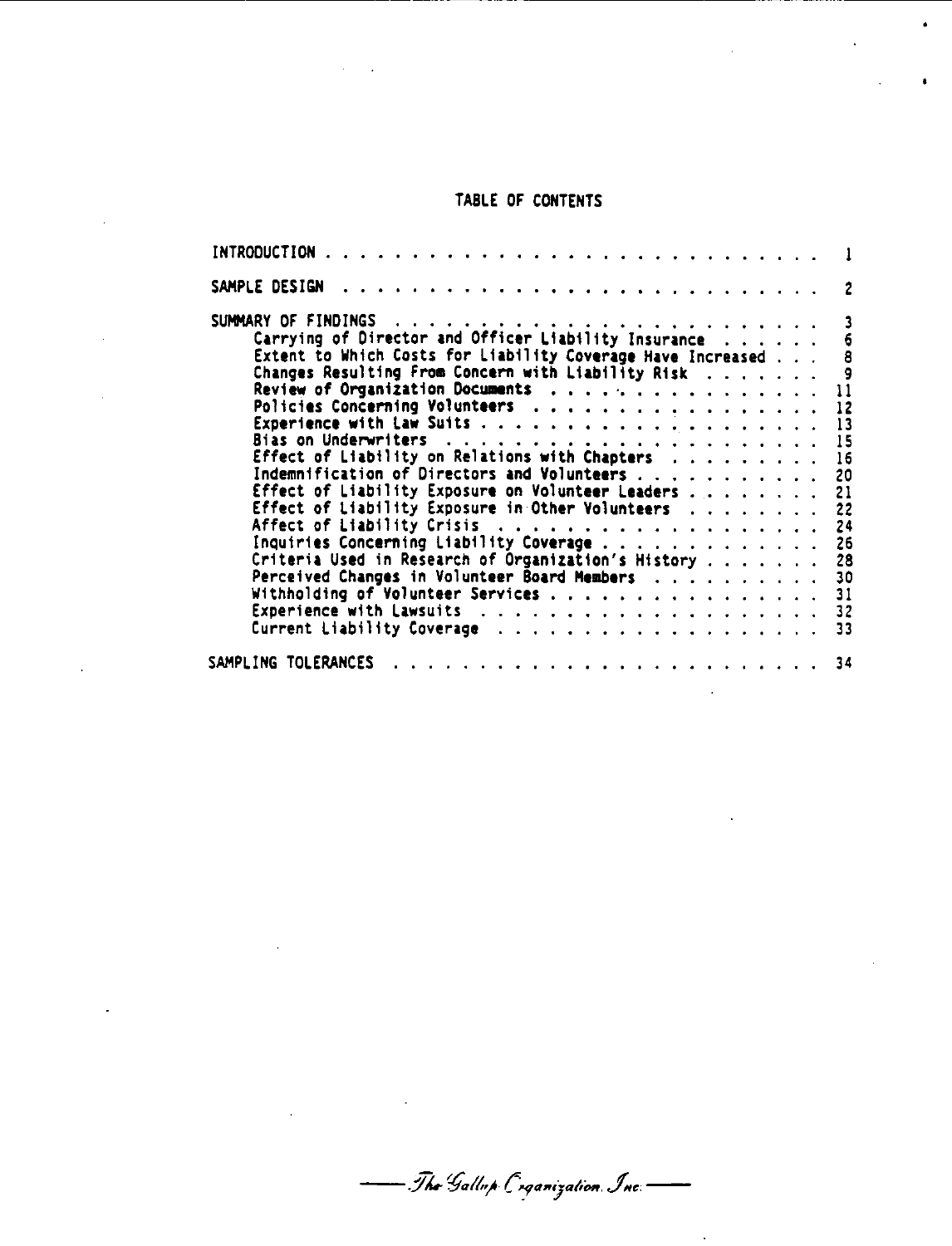#### INTRODUCTION

 $\mathbf{1}$ 

This report has been prepared by The Gallup Organization, Inc. for the Foundation of the ASAE. The report summarizes the findings of a survey of non-profit organization executives and volunteer board members concerning liability risk. The survey covered the following areas:

Survey of association executives:

- I. Incidence of carrying director and officers liability insurance coverage.
- Z. Change in cost of liability coverage since 1984.
- 3. Changes resulting from concern for exposure to liability risk.
- 4. Practices used by non-profit organizations to minimize liability risks
- 5. Incidence of suits over liability issues.
- 6. Effect of liability coverage on relations with association chapters.
- 7. Indemnification of directors or volunteers.
- 8. Perceived effect of liability **exposure** on volunteers.

Survey of board members:

- I. Effect of liability crisis on participation in not-for-profit organizations.
- 2. Extent to which volunteers inquire into liability coverage and issues prior to accepting board membership.
- 3. Perceived effect of liability crisis on volunteers.
- 4. Incidence of refusing to serve due to fear of liability.
- 5. Experience with lawsuits.
- 6. Extent of insurance coverage.

- The Gallup Coganization Inc.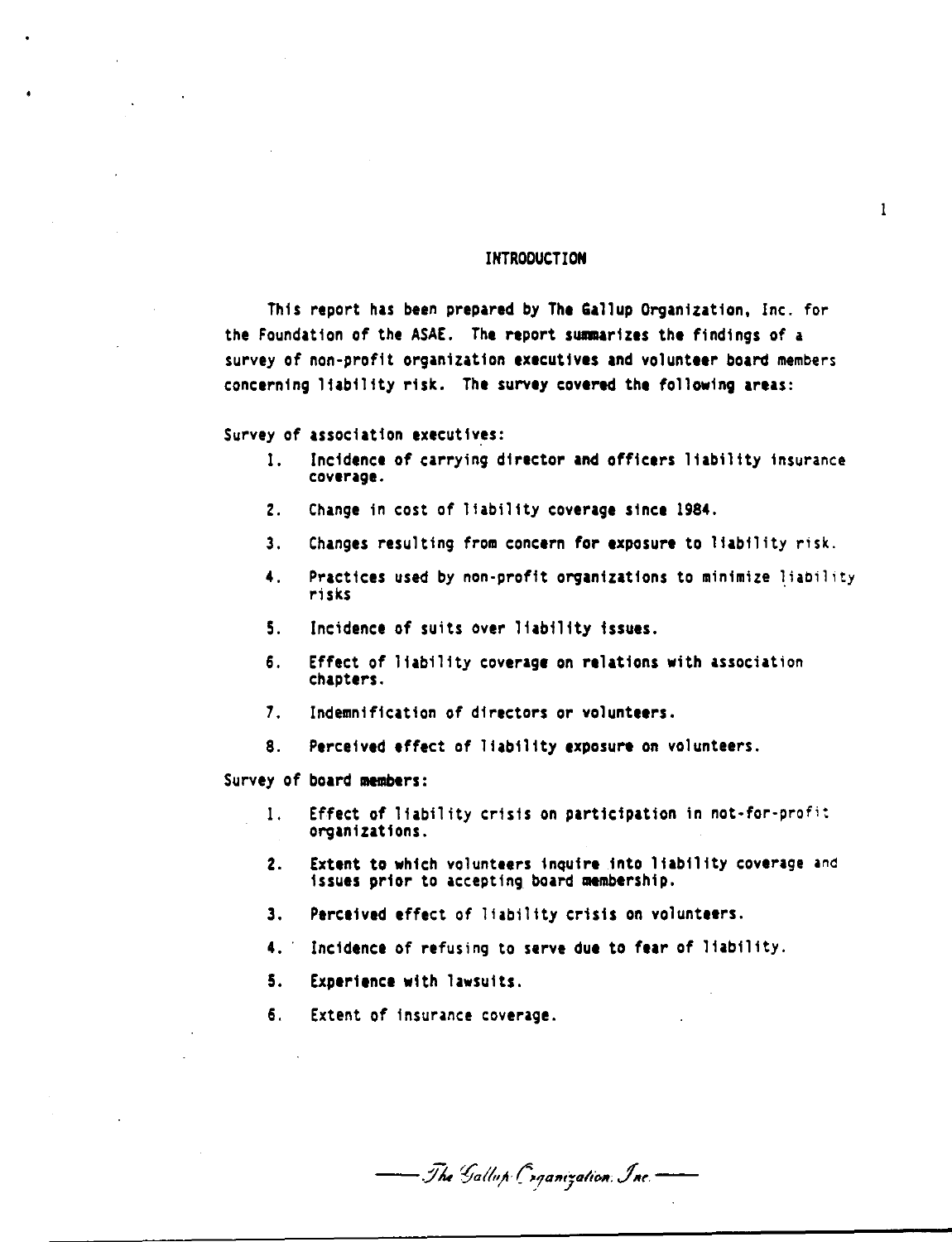#### SAMPLE DESIGN

The samples for this survey were drawn from two separate databases, one consisting of associations represented by ASAE members, and the other of associations "presented by ASA£ prospects (6,581 and 12,426 records respectively). Each organization record contained the name of an executive officer. A proportionate stratified random sample was drawn from each database, and proportionate interviewing quotas for executive officers were set for member and prospect organizations, in order that the survey results could be used to represent the opinions of executive officers in the total combined population of members and prospects.

In addition to the sample of executive officers, a sample of board members was interviewed. Since the names of board members were not available in the databases used as a sampling frame for the executive officer component of this study, interviewers took advantage of their executive officer contacts to generate a sample for the board member component.

Specifically, at the end of the interview, interviewers requested the names and telephone numbers of (1) the board chairperson, and (2) the most recently admitted board member. The rationale behind this purposive selection method was that it would provide a full range of opinion on the liability issues upon which the questionnaire focused, by representing the endpoints of the continuum of ingrained self-identification with the interests of the organization. This procedure possessed the additional advantage of not requiring the executive officers to provide a full (and sometimes extensive) list of board members. As with the executive officer component of the study, proportionate interviewing quotas were set for board members among ASAE member and prospect organizations.

Eacb prospective respondent was sent a letter of notification in advance of the telephone interview. All interviews were conducted by Gallup's own staff of interviewers in Princeton. NJ. A total of 265 executives and 359 volunteer board members were interviewed during the period *from* October 26 through November 24, 1987.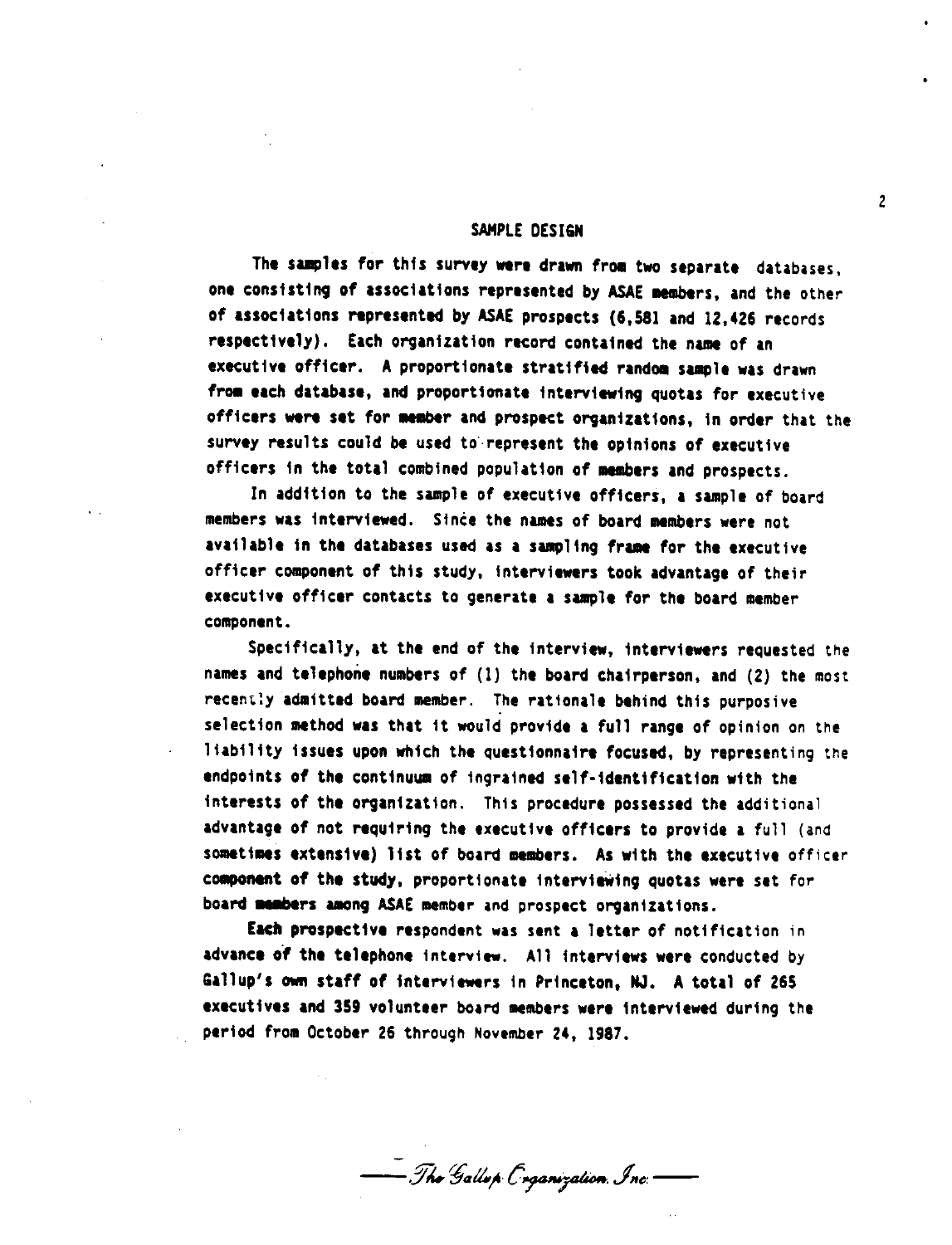#### SUMMARY OF FINDINGS

Given the concern for liability it is somewhat surprising that only about two-thirds of the organtzattons report carrying director and officer liability insurance. However, it may be noted that seven in ten board embers report they are insured either by their c011111ny or by **a** personal liability policy. Volunteer board members are also likely to report the biggest effect of the liability situation is a concern for insurance coverage.

Most voluntary organizations report the cost of liability insurance has increased. In fact, the average reported increase in the past three years ts lSSS, and one in eight organizations report an increase of over JOOS, roughly the equivalent *of* **a** lOOS increase over 1984 rates per year.

The risk of being sued or being held liable has lead organizations, in some instances, to make changes. About one in twenty report changing the structure of their board of directors, and as many eliminated committees due to the potential exposure to liability risk. A larger proportion (14%) have eliminated programs they believed would expose the organization to risk.

From the volunteer board member's perspective the fear of exposure to liability is **seen** as resulting in fewer individuals willing to serve as volunteers. About half of the active board members report a decline in volunteers in the past few years. In fact, 16S of the board members report they have withheld their services to an organization out of fear of liability. More common, seven in ten report volunteers are more careful in what they do or say as board members. Related to the greater caution expressed by board members, organizations report establishing policies concerning volunteer activities. Eight in ten organizations have a policy regarding who may speak for the organization and nine in ten give their coanittees and boards specific charges and authorization and monitor compliance.

While there is a great deal of concern for the risk of liability, only one in twenty organizations report being sued on a directors and officers liability questions in the past five years. However, the

- The Gallup Organization, Inc. ——

3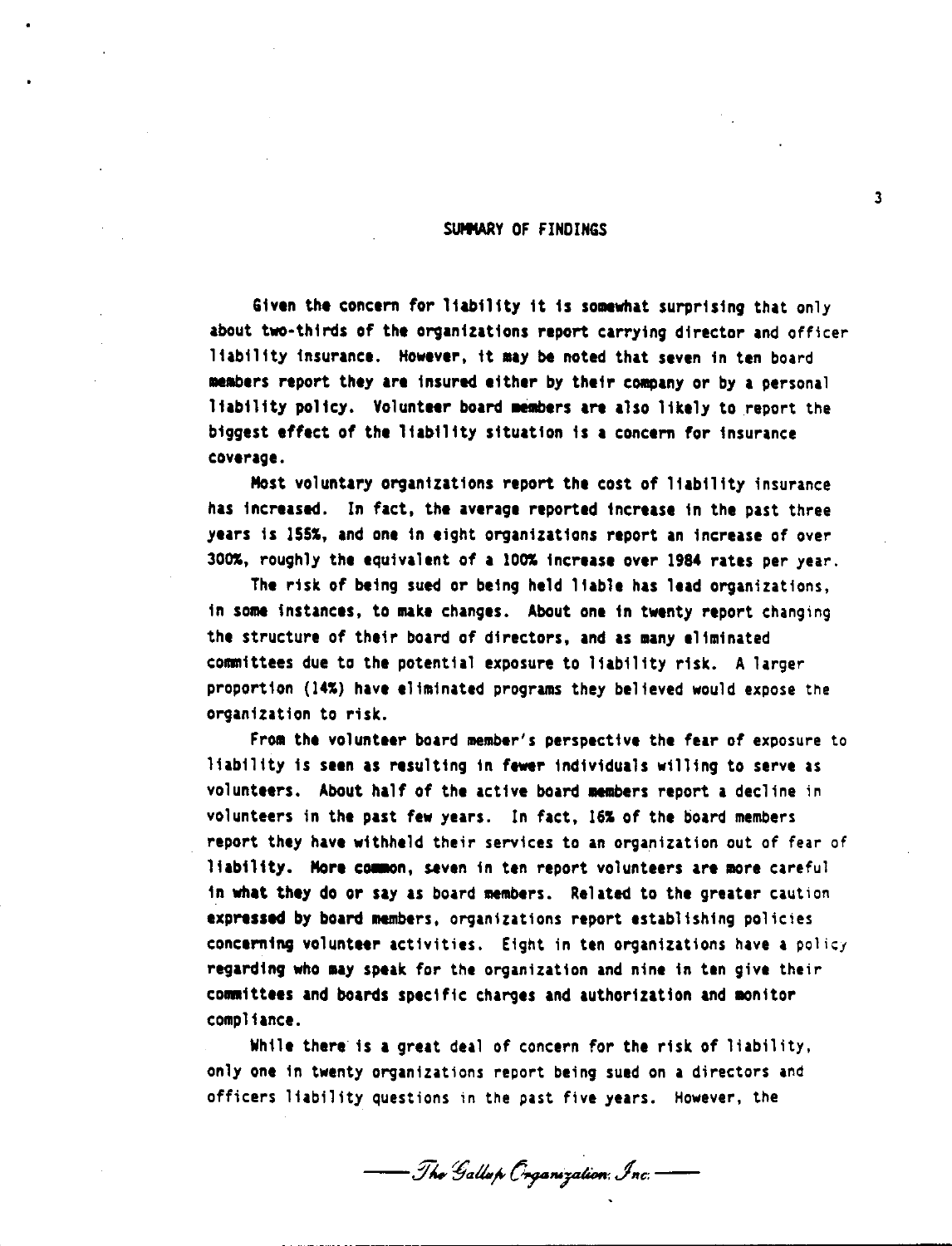response says nothing about the organizations which may have adopted more cautious policies to avoid such situations nor does it indicate the extent to which potential suits ay have been averted before filing with the courts. It is of note that almost as many board members as organizations report being sued. It may also be noted that while only about 5% were sued within the past five years, one in four organizations have been sued at some time in the past.

Thus, while the number of organizations reporting problems with liability risk is not great, concern for liability is common. Organizations have taken steps to alter their operations *or* activities to minimize liability in the face of ever increasing insurance rates and potential risk. Volunteer board members approach the request to serve on an organization's board with caution, investigating the organization's history of lawsuits and Its' potential for liability risk. Finally, volunteers are more likely than organization executives to express concern and see a problem affecting the number and quality of volunteers resulting from the liability crisis.

- The Gallap Crganization, Inc.-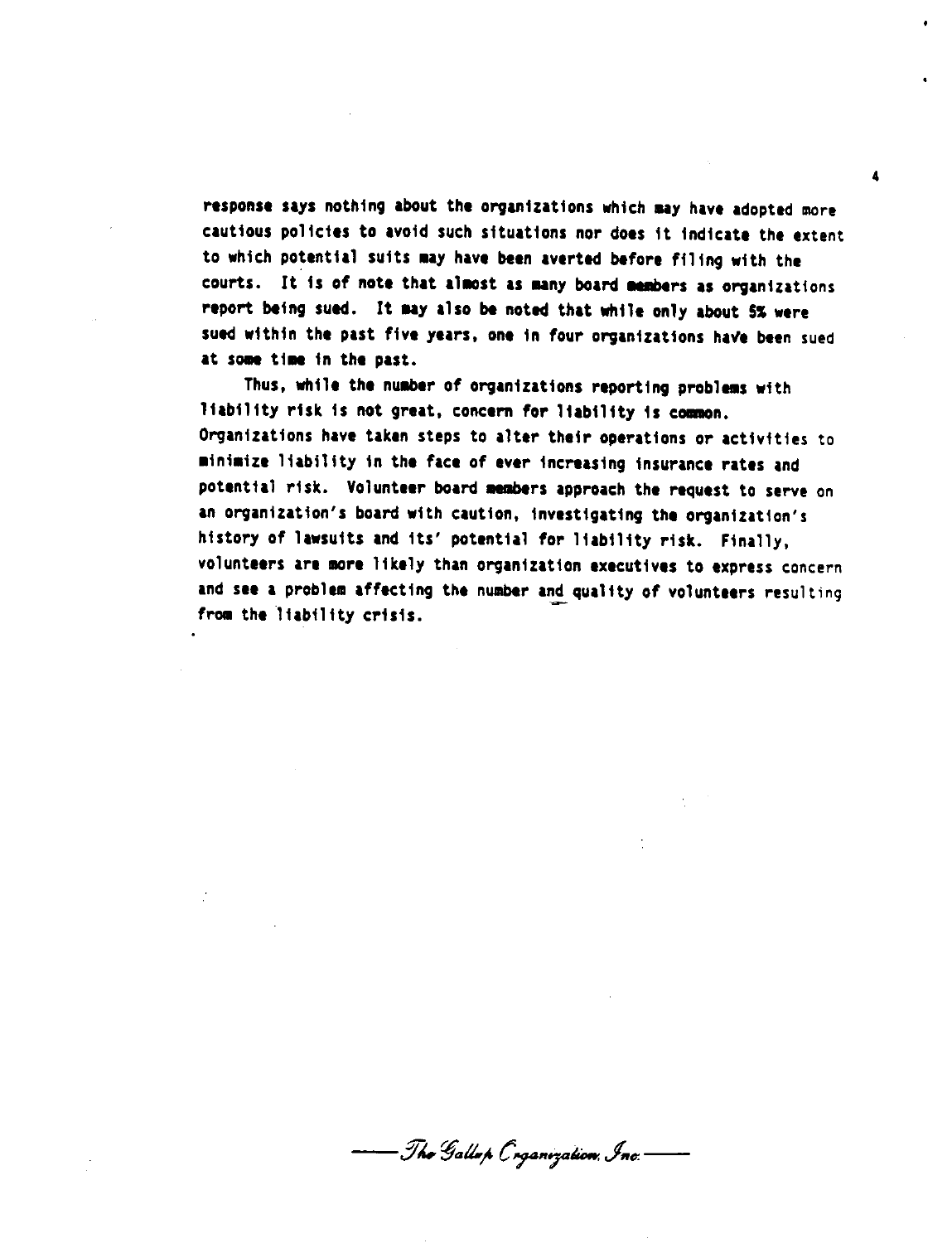The following pages summarize the findings of interviews with association executives.

 $\ddot{\phantom{0}}$ 

 $\overline{\mathbf{5}}$ 

— The Gallup Coganization Inc. ——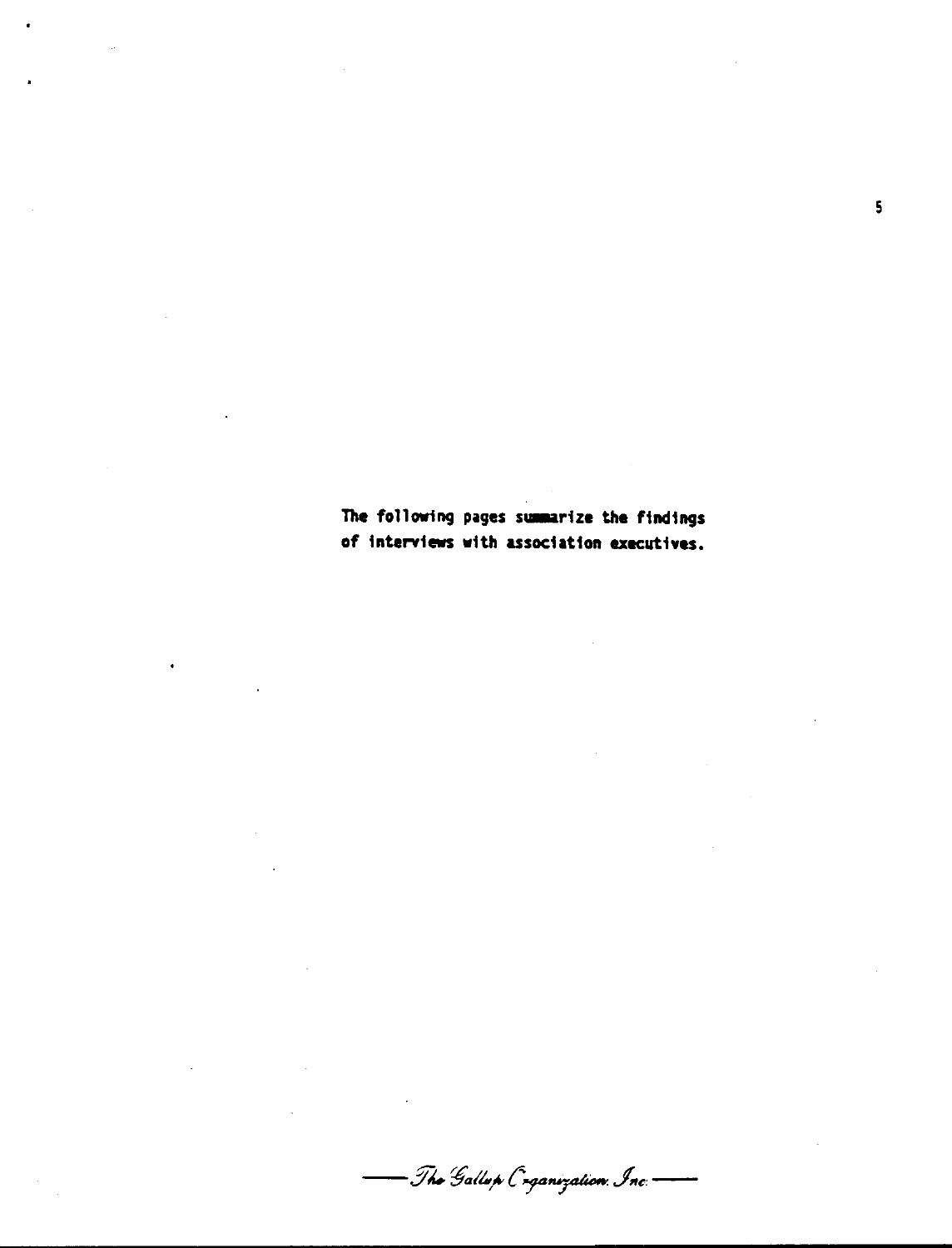#### Carrying of Director and Officer Liability Insurance

The Questions: To begin, does your organization currently carry director and officer liability insurance coverage?

> Does your coverage include exclusions for any of the **following?**

- $=$  Ethics committee
- **m** Standards committee
- **PHr "view**
- **EaployH** discri inatton

When were these exclusions added?

Approximately two-thirds **(641)** of all associations surveyed report carrying D & 0 liability insurance **coverage.** Among those with liability coverage one in eight (131) report their insurance has exclusions for ethics or standards committee, peer review or employee discrimination. Typically such exclusions appear to have been imposed on the association's coverage since 1985.

- The Gallup Geganization Inc. --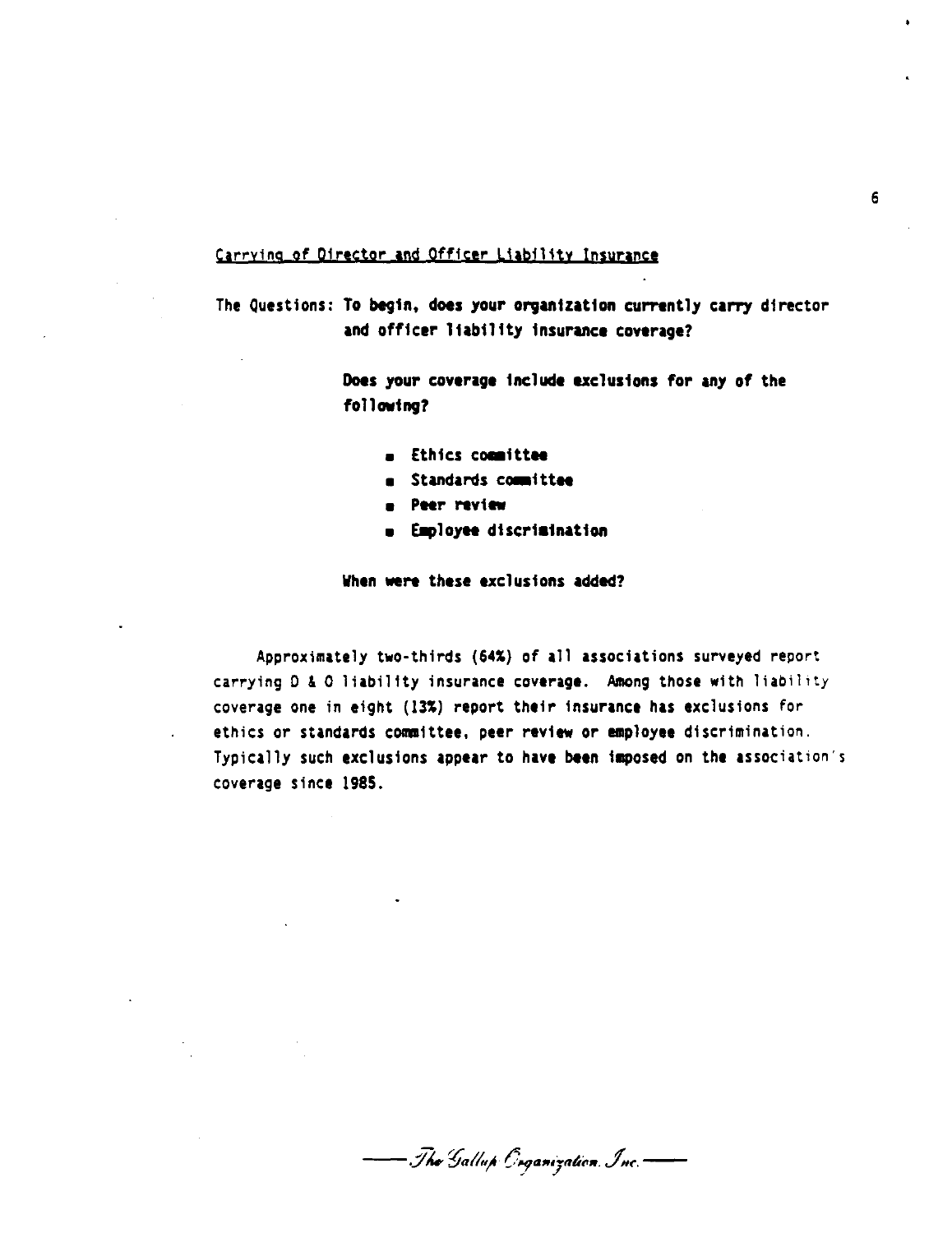All Executives

 $\overline{7}$ 

# Carry D & O Liability<br>Insurance Coverage

| Yes<br><b>No</b><br>No answer<br>Total | ۰<br>٠ | 64<br>35<br>100 |
|----------------------------------------|--------|-----------------|
| Number of Interviews                   |        | (265)           |

|  |  | All with D & O Insurance |
|--|--|--------------------------|
|  |  |                          |

## **Exclusions**

 $\sim$ 

 $\mathcal{L}_{\text{eff}}$ 

 $\frac{1}{2}$  .

Coverage has exclusions (Net) 13

| Peer review<br>Standards committee<br>Ethnics committee |                  | 10<br>6<br>6 |
|---------------------------------------------------------|------------------|--------------|
| Employee discrimination<br>None of the above<br>Total   | <u>87</u><br>100 |              |
| Number of Interviews                                    | (171)            |              |

-<br>— T<mark>he</mark> Gallup C*r*ganization. Inc.—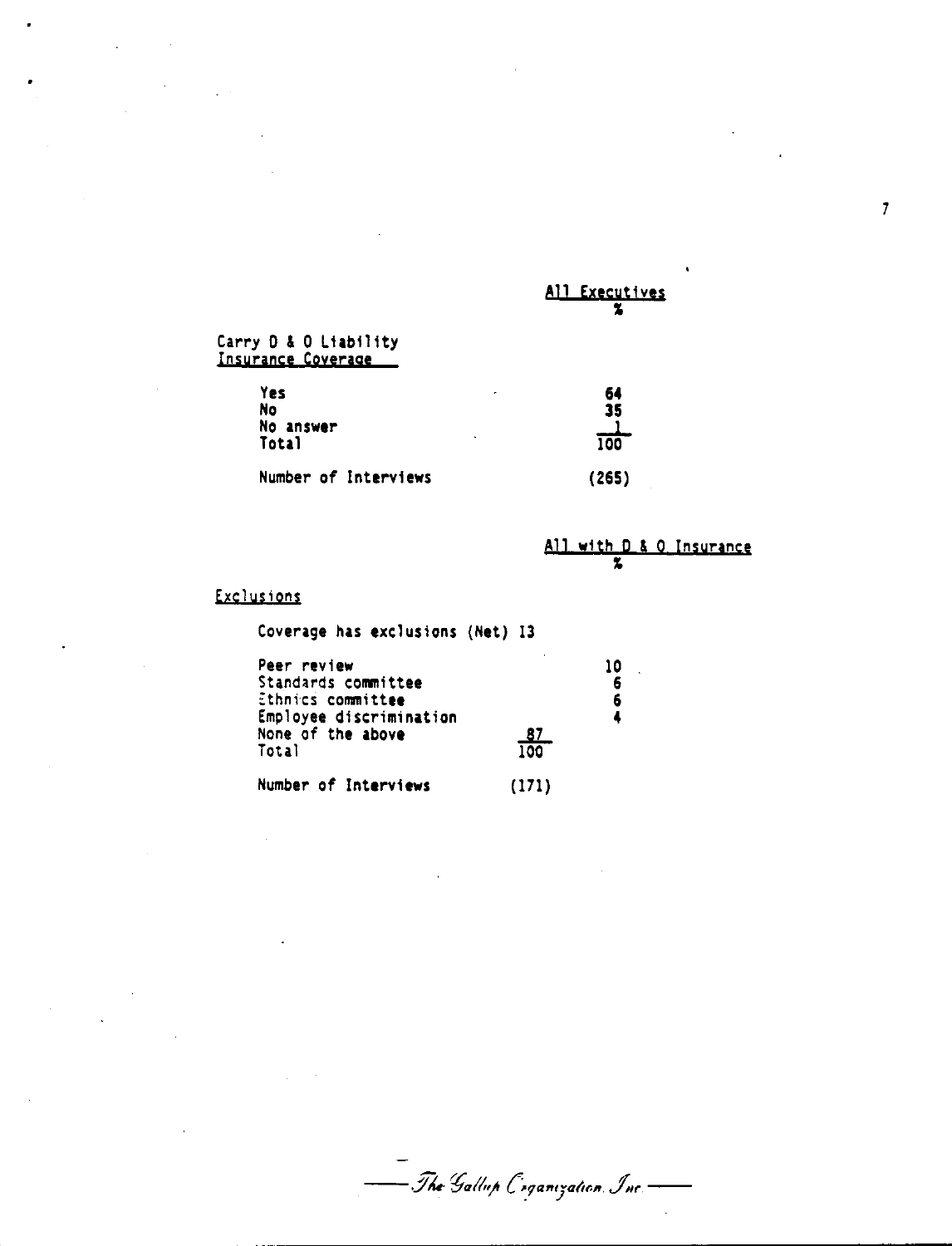#### **Extent to Which Costs for Liability Coverage Have Increased**

# The Question: **Compared with the cost of liability coverage in 1984**, by what percentage, if any, have your premiums gone up?

Most associations w1th D **l** O coverage report an increase in their premium since 1984. On average, the reported increase is 155%, and the median increase is 54%. Among associations carrying D & O liability insurance about one in four (261) report their premiums have increased by 100% or more since 1984. Another one in four (23%) have seen their premiums rise by twenty to eighty percent in the past three years. Only one in seven (141) report no increase. A large percentage of executives could not estimate the extent of change in the cost of their insurance premiums.

- The Gallup Coganization. Inc.-

# **All with D & O Insurance**

| Percent increase on<br><u>premiums since 1984</u>                                                                                                                                                                     |                                        |
|-----------------------------------------------------------------------------------------------------------------------------------------------------------------------------------------------------------------------|----------------------------------------|
| <b>Over 300%</b><br>Over 200 to 300%<br>Over 100 to 200%<br>100%<br>$80 - 99%$<br>70-79%<br>60-69%<br>$50 - 59%$<br>40-49%<br>$30 - 39%$<br>$20 - 29%$<br>$10 - 19%$<br>$1 - 9%$<br>No increase<br>Can't say<br>Total | 12<br>554024724464<br>14<br>-27<br>100 |
| Number of Interviews                                                                                                                                                                                                  | (171)                                  |
| Median<br>Mean                                                                                                                                                                                                        | 54%<br>155%                            |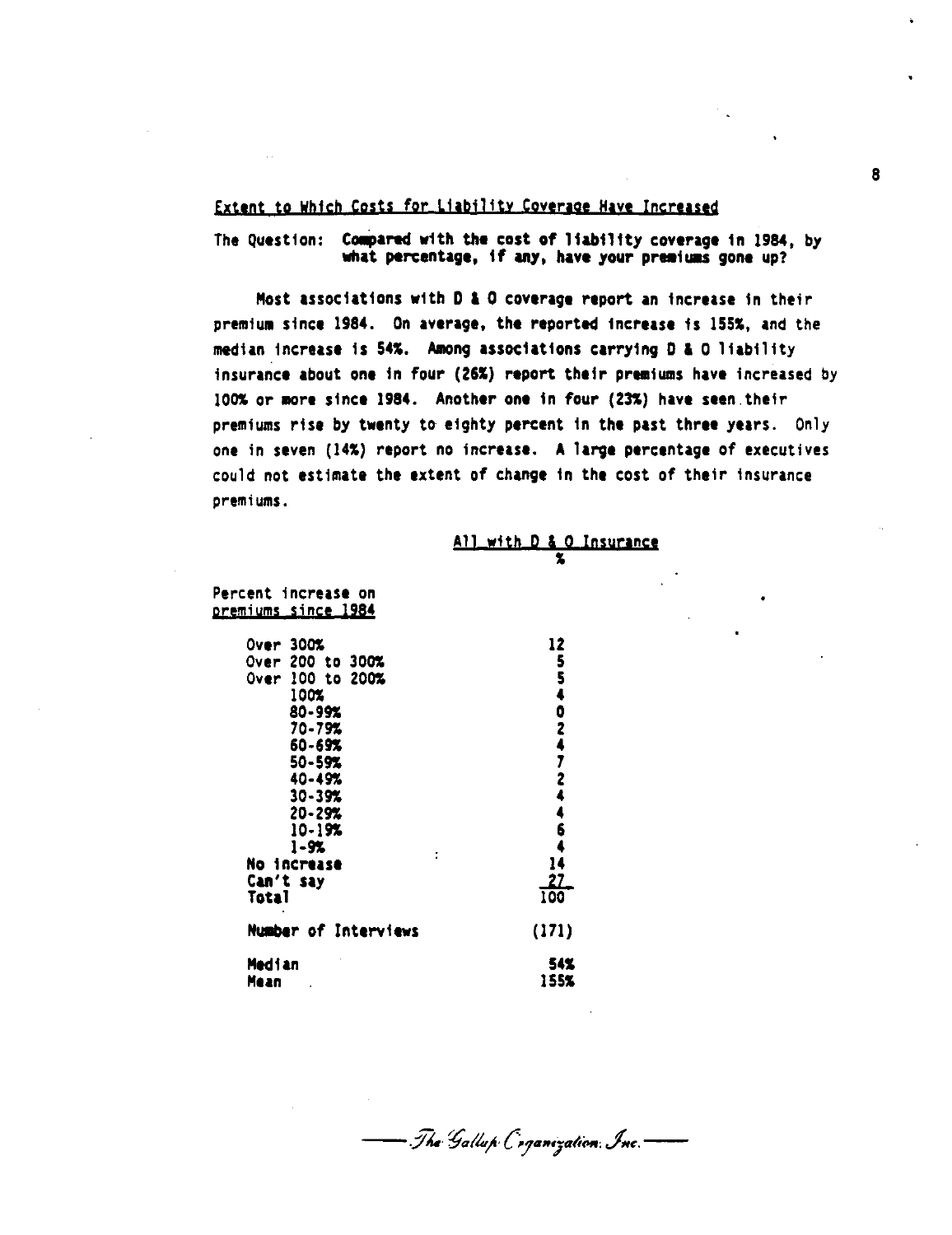#### Changes Resulting From Concern with Liability Risk

•

# The Questions: Has concern for problems with liability caused your<br>organization to make changes in the structure of your<br>board of directors?

Has your organization eliminated any programs due to potential **exposure** to liability risks?

Has your organization eliminated any committees due to potential **exposure** to liability risk?

Relatively few associations **(SS) report making changes** In the structure of their board of directors **as a** result of concern for problems of liability. However, **a** larger proportion **(141) have eliminated**  programs due to potential exposure to liability risk. The elimination of committees is less comon, only SS report **potential exposure** to liability risk has lead to the elimination of connittees.

While the number of executives reporting liability issues have affected the organization's leadership Ts relatively small it is noteworthy that such organizations are more likely than others to report changes In board structure or elimination of programs or committees.

- The Gallun Coganization Inc.-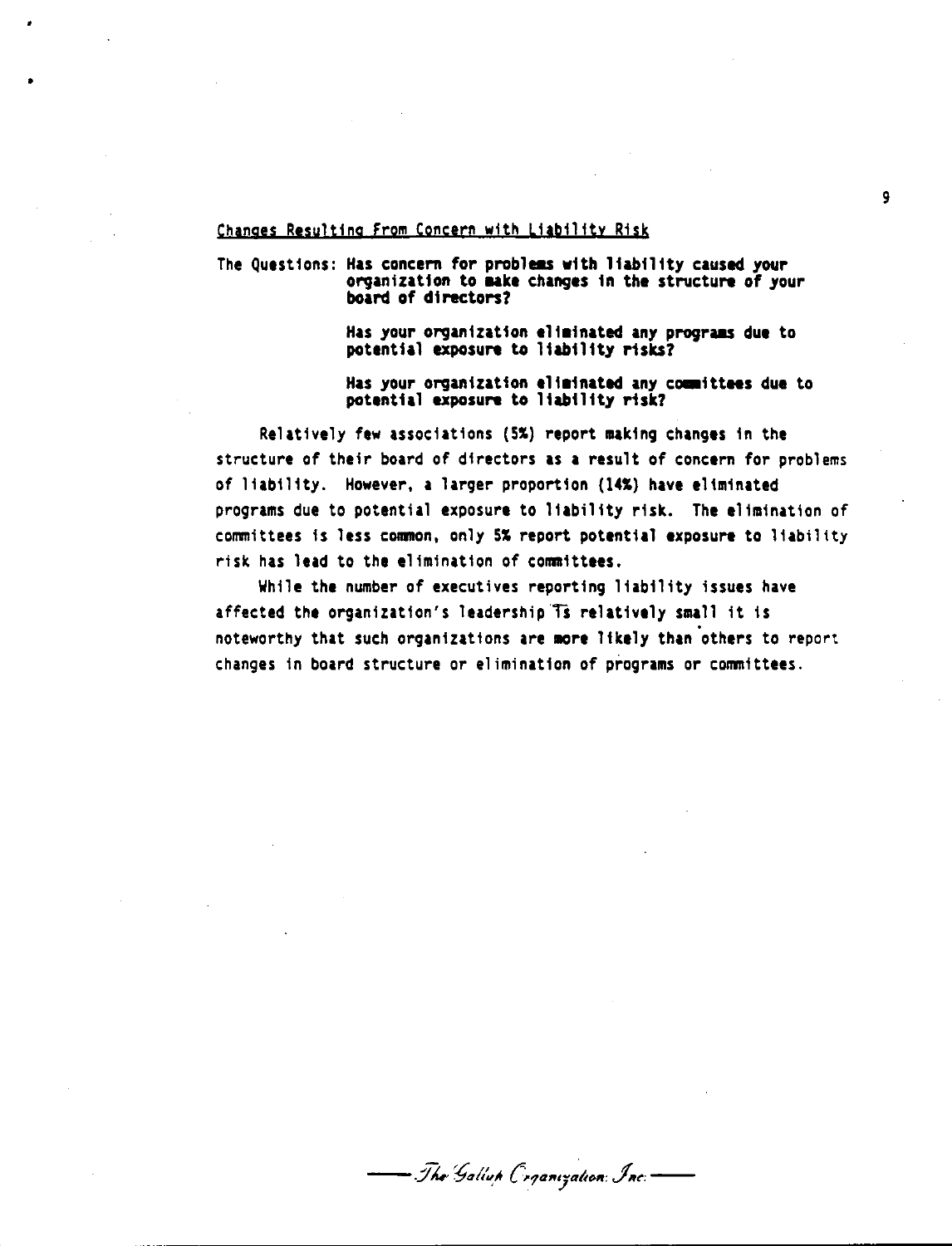|                                       |                  | Leadership       |                  |  |
|---------------------------------------|------------------|------------------|------------------|--|
| Made changes on<br>structure of board | All Executives   | <u>res,</u>      | <u>No</u>        |  |
| <b>Yes</b><br>No<br>Total             | $\frac{95}{100}$ | <u>83</u><br>100 | $\frac{98}{100}$ |  |
| Number of Interviews                  | (265)            | (52)             | (213)            |  |

|                                                         |                              | Leadership                                          |                                                                              |
|---------------------------------------------------------|------------------------------|-----------------------------------------------------|------------------------------------------------------------------------------|
| <u>Eliminated programs</u><br>Yes<br><b>No</b><br>Total | All Executives<br>86<br>100  | <u> 185</u><br>25<br><u>75.</u><br>$\overline{100}$ | 血类<br>$\begin{array}{r} 11 \\ \underline{89} \\ \underline{100} \end{array}$ |
| Number of Interviews                                    | (265)                        | 52)                                                 | (213)                                                                        |
|                                                         |                              | Leadership                                          | Liability effected                                                           |
| Eliminated committees<br><b>Yes</b><br>No<br>- - -      | All Executives<br><b>TAA</b> | <u>es </u><br>$\overline{\bullet}$                  | <u>NQ</u><br>98<br>1.AA                                                      |

| Total                | ستنتب<br>$\overline{1}00$ | ____<br>100 | ___<br>100 |
|----------------------|---------------------------|-------------|------------|
| Number of Interviews | (265)                     | (52)        | (213)      |
|                      |                           |             |            |

\*Executives who **answered** "yes" to at least one of the following questions are categorized as yes to this item.

Have any potential volunteer leaders withheld their services to your organization due to concern over liability exposure?

Have any volunteer leaders resigned due to concern over the liability situation?

Has the number of volunteers actively participating in the leadership of your organization declined as a result of the liability situation in the past three years?

- The Gallup Coganization Inc.

10

 $\ddot{\phantom{a}}$ 

 $\overline{\bullet}$ 

Liability **effected** 

Liability **effected**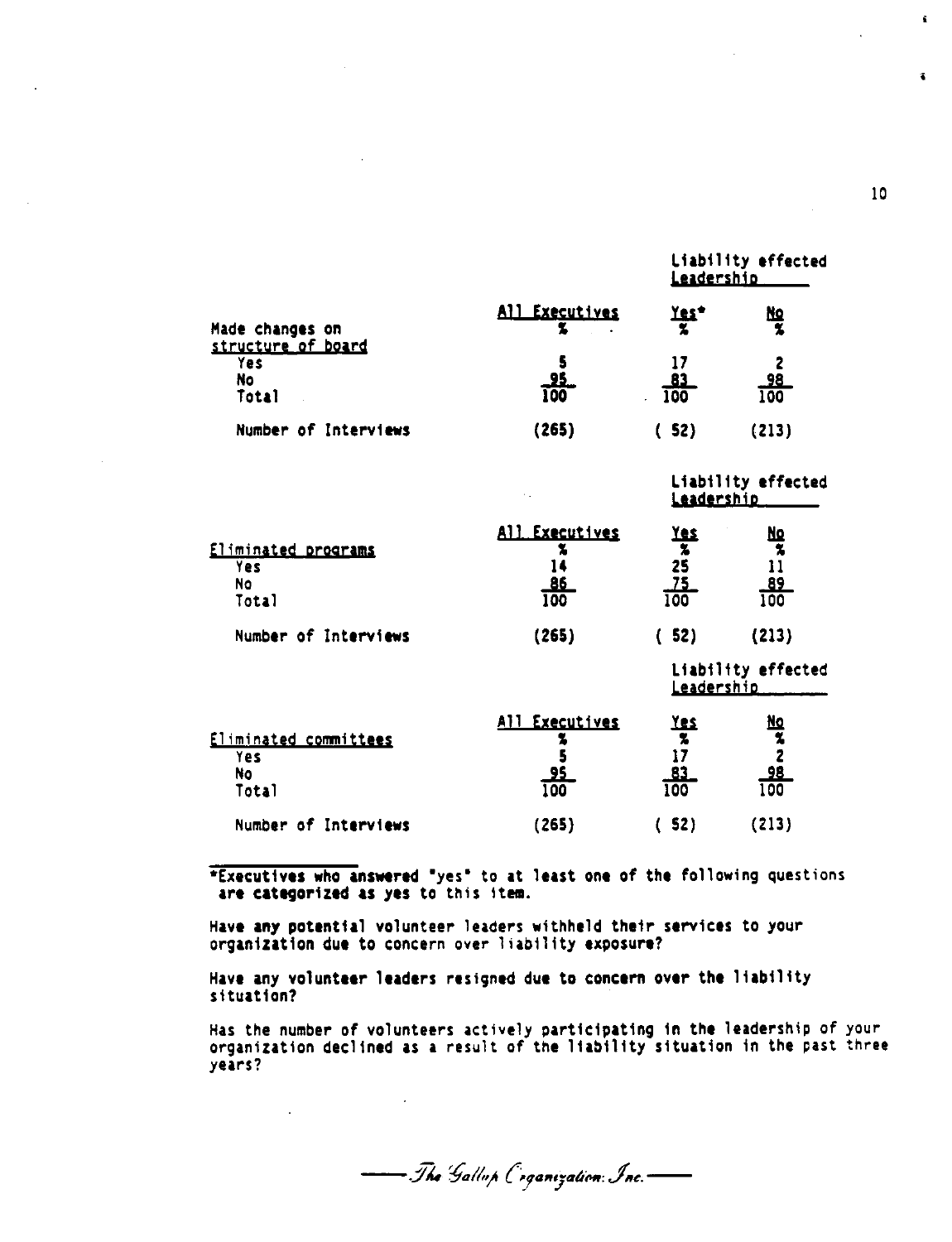#### Reviaw of Orqanizatjon Documents

# The Question: Are the governing documents of your organization periodically reviewed to make them current and consistent with present interpretation of association law?

Almost all (88%) association executives report they periodically review the organization's governing documents to keep them current with interpretation of association law.

| Governing<br>documents reviewed | All Executives  |
|---------------------------------|-----------------|
| Yes<br>No<br>No answer<br>Total | 88<br>11<br>100 |
| Number of Interviews            | (265)           |

- The Gallup Coganization: Inc.  $\overline{\phantom{a}}$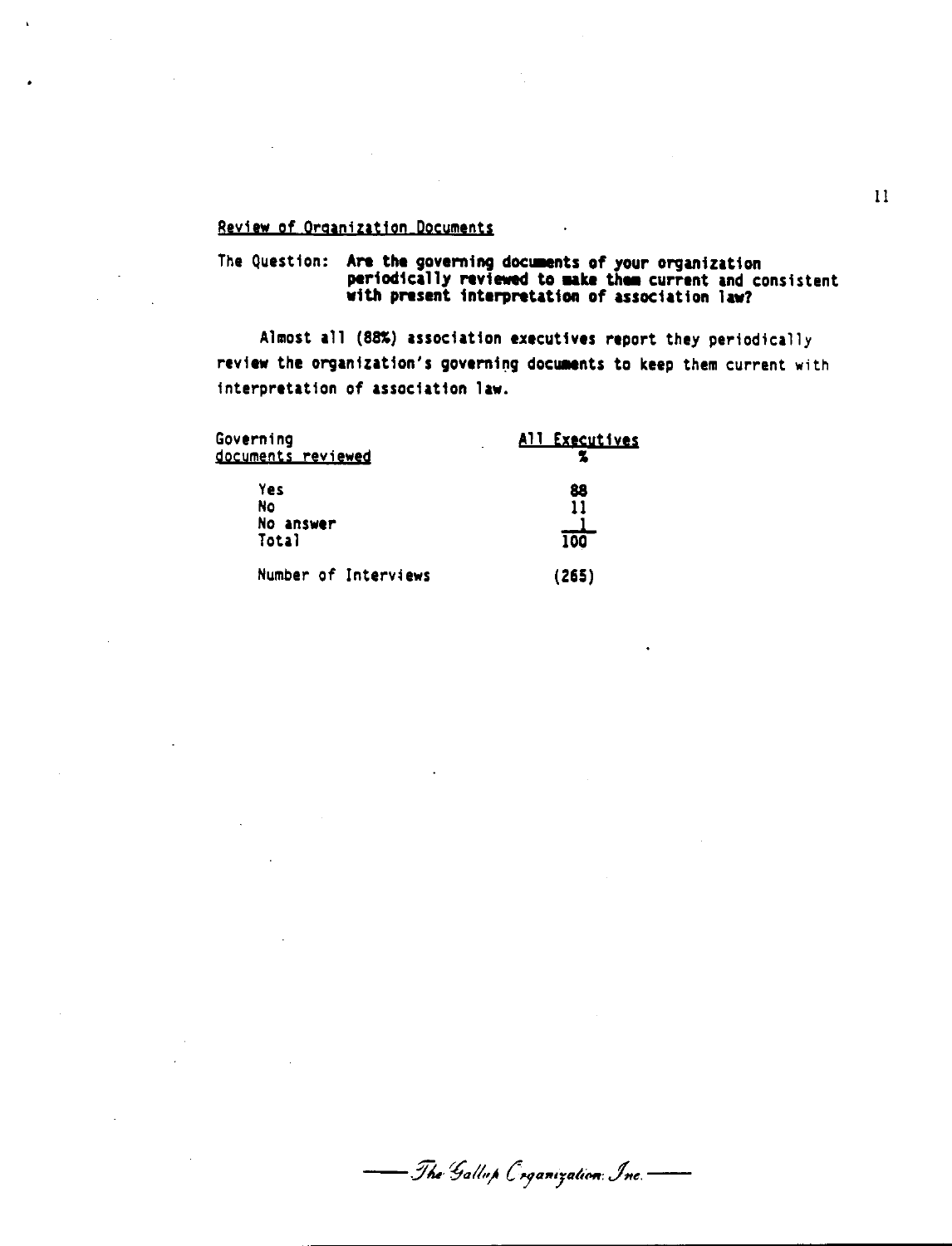#### Policies Concerning Volunteers

The Questions: Is there an established policy as to who among the volunteers and staff is specifically authorized to communicate outside, the association's views, comments and positions?

> Are volunteers prohibited from using association letterhead except when authorized for a specific task. project or purpose?

Do committees and boards have specific charges and authorizations and are they monitored to insure compliance?

A large majority of organizations (80%) have policies concerning communication of the association's views outside the organization. The same proportions report prohibitions on the use of official letterhead except for authorized use.

Nine in ten association executives (90%) also report committees and boards have specific charges and authorizations and are monitored for compliance.

| Established policy                                       | <u>All Executives</u>      |
|----------------------------------------------------------|----------------------------|
| <u>regarding communication</u>                           | z                          |
| Yes                                                      | 80                         |
| No                                                       | 19                         |
| No answer                                                |                            |
| Total                                                    | 100                        |
| Number of Interviews                                     | (265)                      |
| Prohibitions against                                     | All Executives             |
| using letterhead                                         | z                          |
| Yes                                                      | 80                         |
| No                                                       | 18                         |
| No answer                                                | 2                          |
| Total.                                                   | 100                        |
| Number of Interviews                                     | (265)                      |
| Committees/Boards have<br>specific changes/authorization | <u>All Executives</u><br>z |
| Yes                                                      | 90                         |
| Na                                                       | 8                          |
| No answer                                                | $\overline{2}$             |
| Total                                                    | 100                        |
| Number of Interviews                                     | (265)                      |
|                                                          |                            |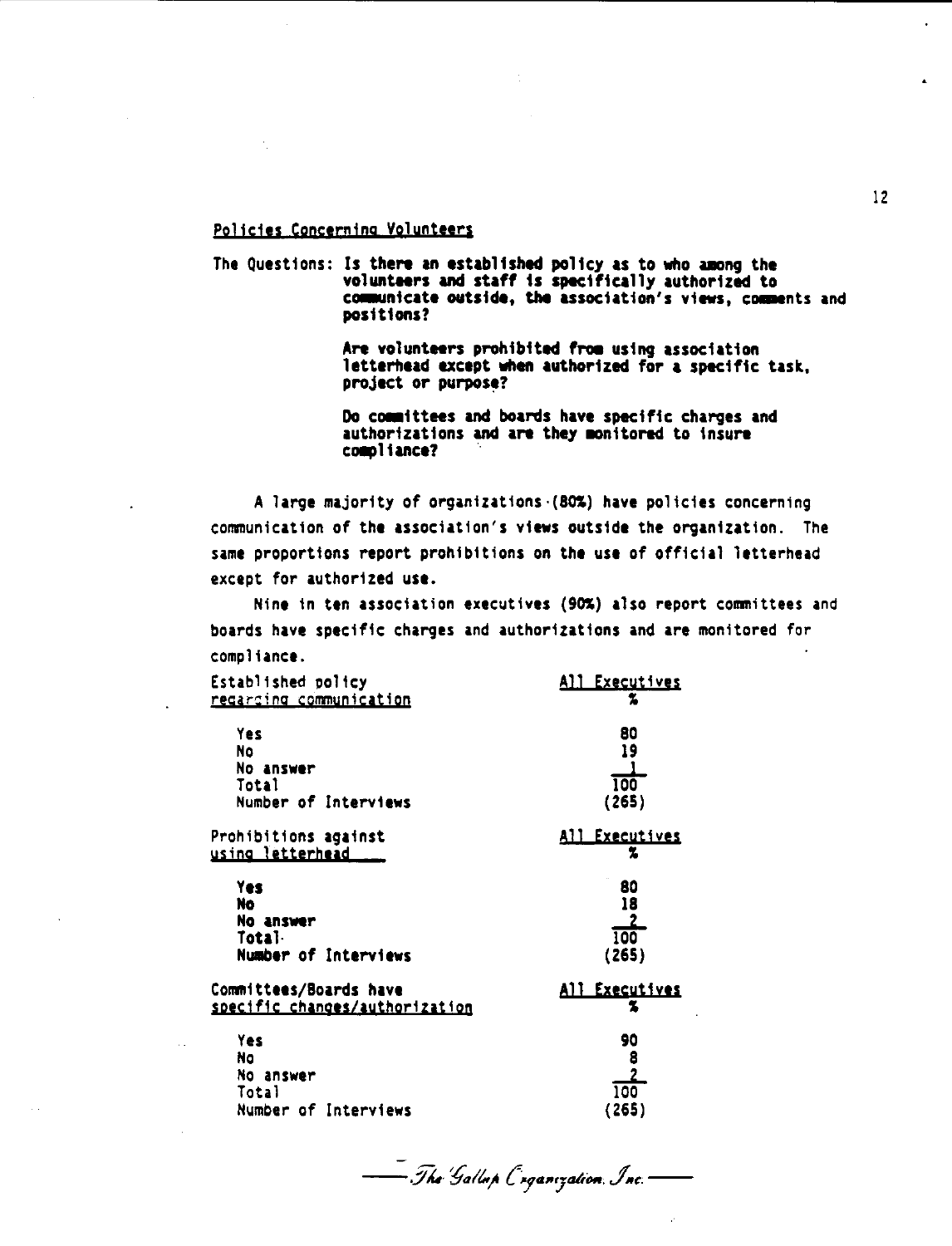#### **txaericnce wjth Law Suits**

The Questions: Has your association been sued on **a** directors and officers liability question in the past five years?

How many times?

When was the last time your organization was sued?

How many suits, if any, have you settled out court within the past five years?

How uny suits, if any, have you successfully defended in the past S years?

How seriously has your liability coverage been affected by these suits?

Approximately one association in twenty (5%) has been sued, within the past five years, on a directors and officers liability question. The majority of organizations have been sued once, but one in four have experienced multiple suits. In addition, it may be noted that about one in four organizations have been sued for **some** reason at **some** point in time, including 6% who **were** sued within the past five years for some reason other than O & 0 liability.

The numbers reporting any involvement in suits is too small to base definite conclusions upon; however, it would appear that about half the suits are settled out of court and most **are** successfully defended.

|                                                                                                    |                             | Carries D & O<br><u>Insurance</u> |                                    |  |
|----------------------------------------------------------------------------------------------------|-----------------------------|-----------------------------------|------------------------------------|--|
| Sued on D & O<br><u>Ouestion</u>                                                                   | All Executives<br>$\bullet$ | <u>Yes</u>                        | <u>Nq</u>                          |  |
| <b>Yes</b><br>Once<br>Twice<br>Five or more<br>Na<br>No<br>answer<br>Total<br>Number of Interviews | S<br>95<br>100<br>(265)     | 6<br>93<br>100                    | 0<br>99<br>$\overline{100}$<br>92) |  |

- The Gallup Coganization, Inc.

\*Less than one-half of one percent.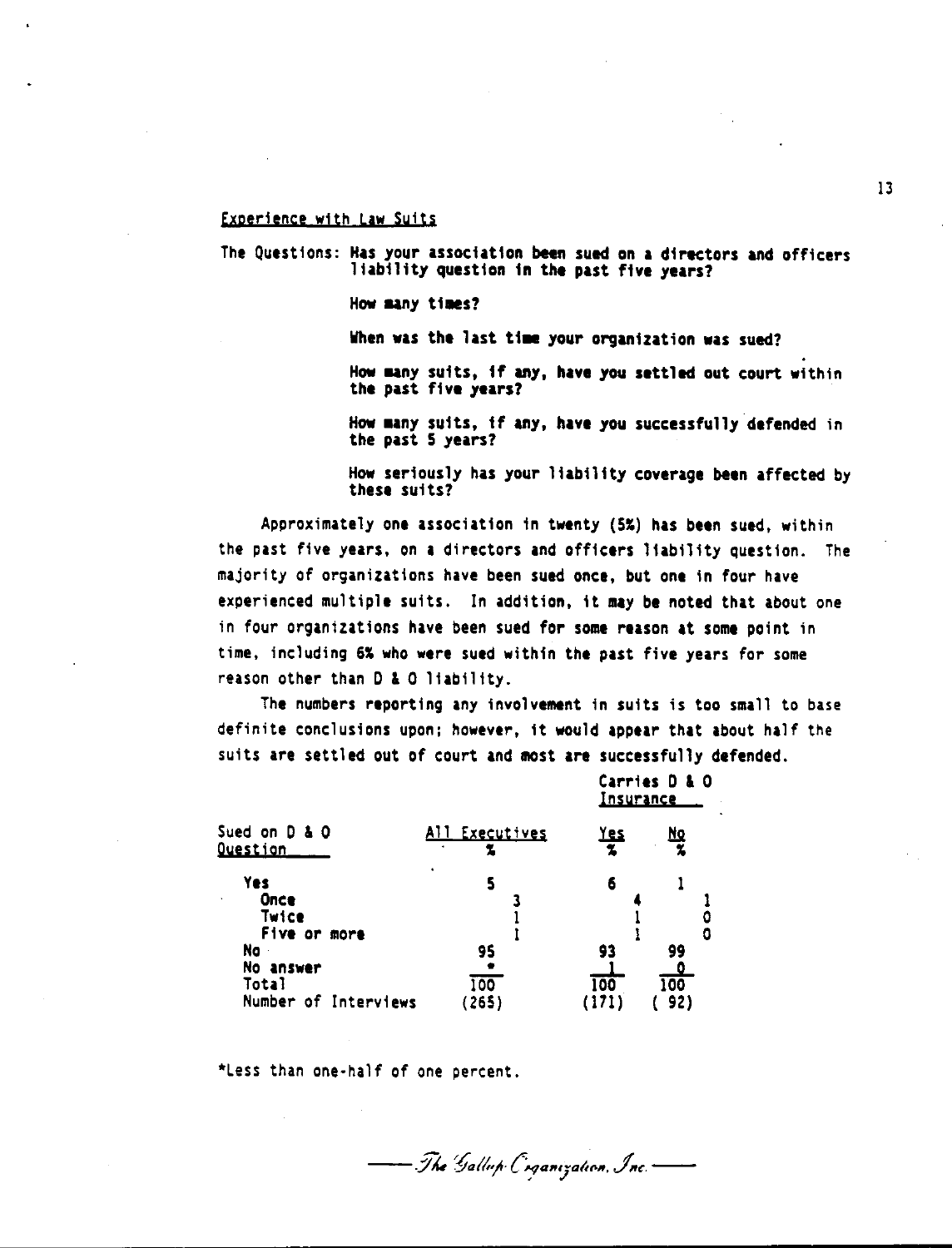|                                                                                                                             |                 | <u>Insurance</u> | Carried D & O |
|-----------------------------------------------------------------------------------------------------------------------------|-----------------|------------------|---------------|
| Last time organization<br>was sued                                                                                          | All Executives  | <u>Yes</u>       | <u>No</u>     |
| Within past year<br>$1-2$ years ago<br>3-4 years ago<br>5 years ago<br>More than 5 years ago<br>Never<br>No answer<br>Total | 12<br>74<br>100 | 67<br>100        | 87<br>100     |
| Number of Interviews                                                                                                        | (265)           |                  | 92)           |

Of those sued for any reason in the past five years 18% report their liability coverage has been very or fairly serious affected by these suits.

|                              | Organization sued in<br>past five years |
|------------------------------|-----------------------------------------|
|                              |                                         |
| Liability coverage affected. |                                         |
| Very seriously               |                                         |
| Fairly seriously             |                                         |
| Not too seriously            | 50                                      |
| - Not at all seriously       | 50                                      |
| Don't know                   |                                         |
| Total                        | 100                                     |
| <b>Number of Interviews</b>  |                                         |

\*Less than one-half of one percent.

— Tha Gallup Coganization: Inc.-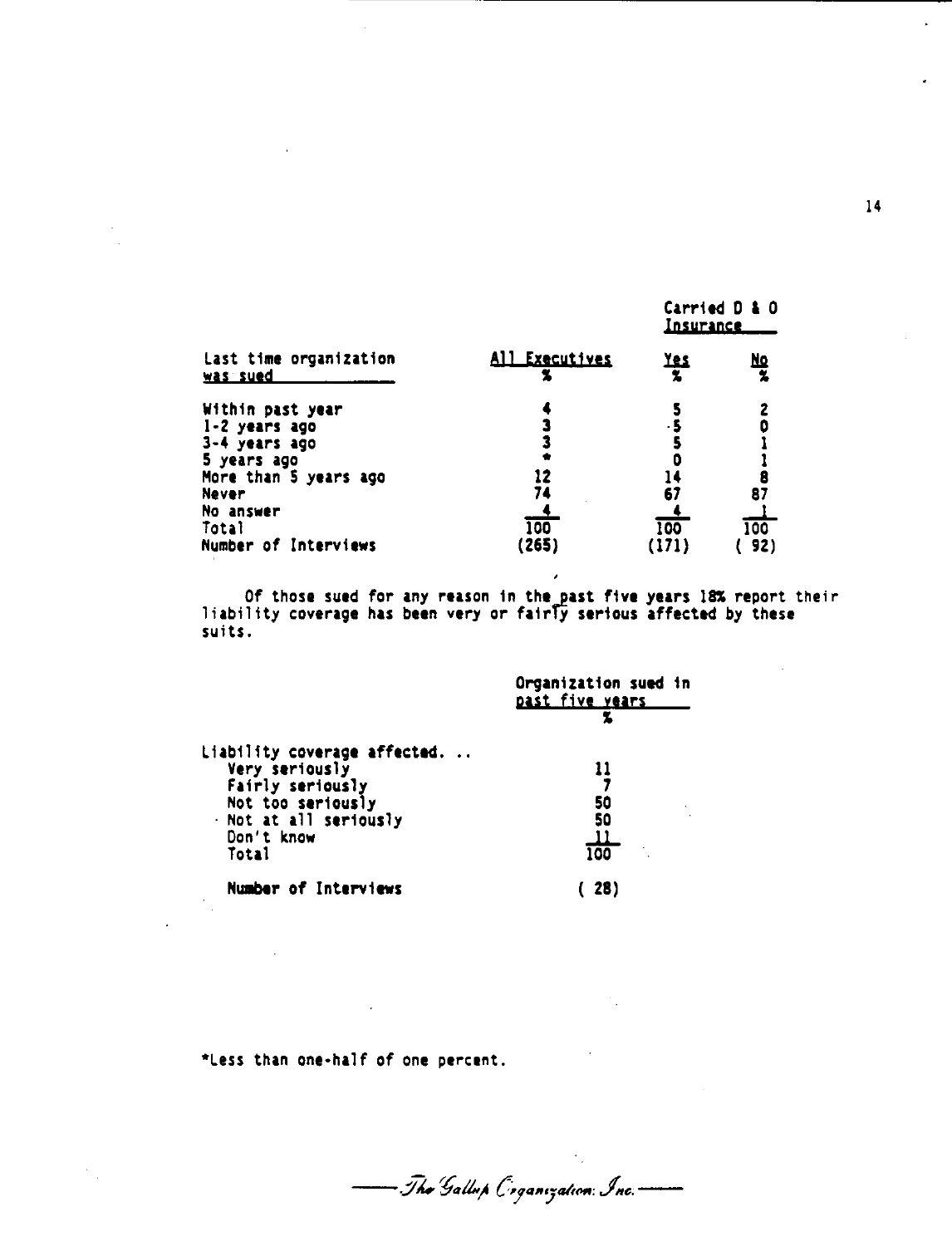#### Bias on Underwriters

# The Question: Have you incurred a bias on underwriters due in part to<br>the technical nature of your profession?

About one in four association executives report having incurred a bias on underwriters due to the technical nature of their profession. Those who report the liability situation has had an effect on leadership are more likely than the norm to report incurring an underwriters bias.

|                                                                             |                              | Liability effected<br>leadership  |                                      |  |  |
|-----------------------------------------------------------------------------|------------------------------|-----------------------------------|--------------------------------------|--|--|
| Incurred bias<br><u>on underwriters</u><br>Yes<br>No<br>Don't know<br>Total | All Executives               | <u>Yes</u>                        | <u>Nq</u><br>$\overline{\mathbf{z}}$ |  |  |
|                                                                             | 23<br>69<br><u>_8</u><br>100 | 46<br>50<br>$\overline{100}$<br>٠ | 18<br>73<br>$rac{9}{100}$            |  |  |
| Number of Interviews                                                        | (265)                        | 52)                               | 213)                                 |  |  |

- The Gallup Coganization Inc.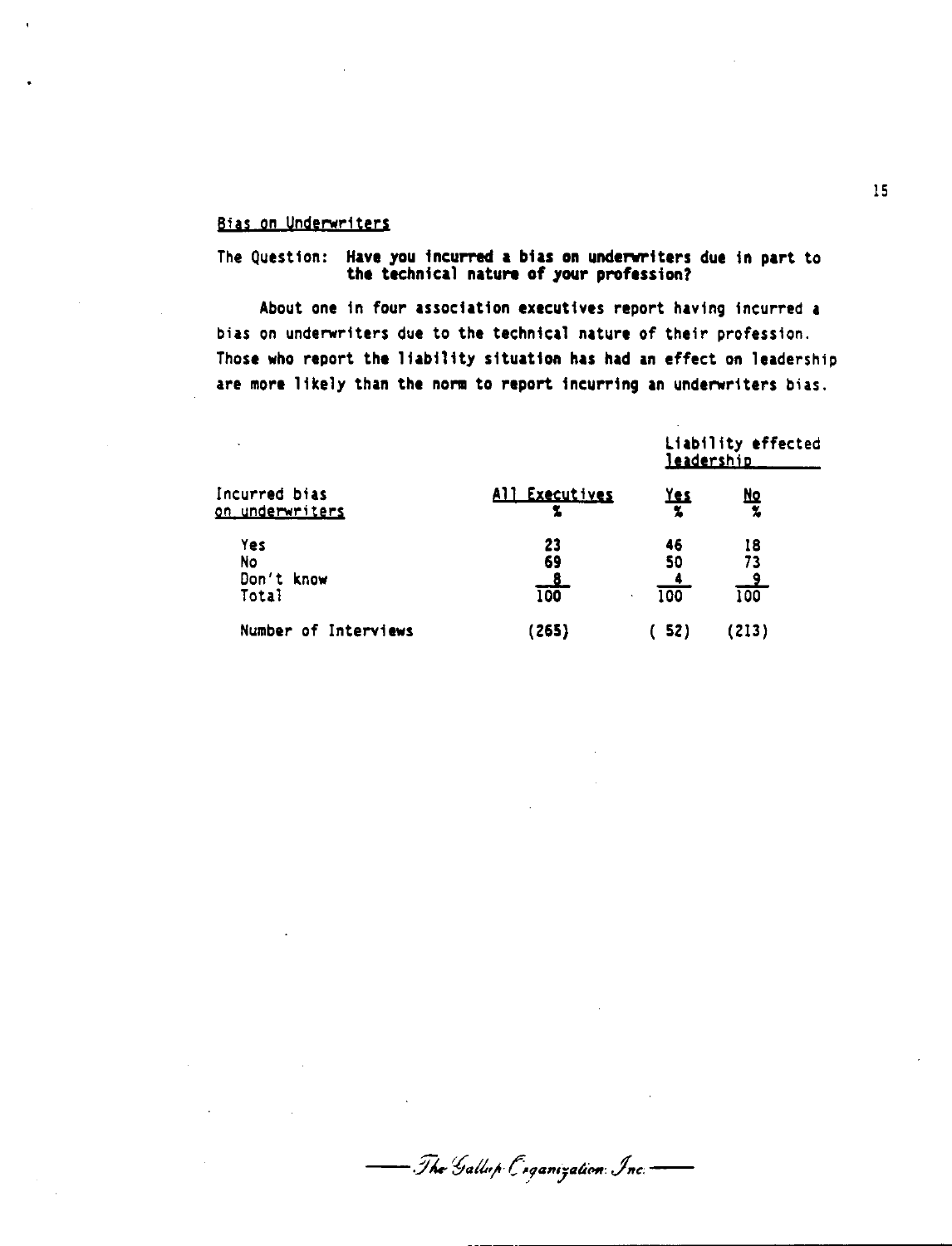#### Effect of Liability on Relations with Chapters

The Question: Have changes in liability coverage changed relations with chapters of your association?

If yes, 1n what ways?

## Are you able to secure coverage for your chapters?

One in ten (10%) report that changes in liability coverage have changed relations with association chapters. While the number is small it may be of value to look at the changes reported. A third report Initiating programs or monitoring to reduce the risk of liability. Others report discontinuing chapters, requiring chapters to pay *for* their own insurance or increased financial anagement.

- Tha Gallap Coganization. Inc.-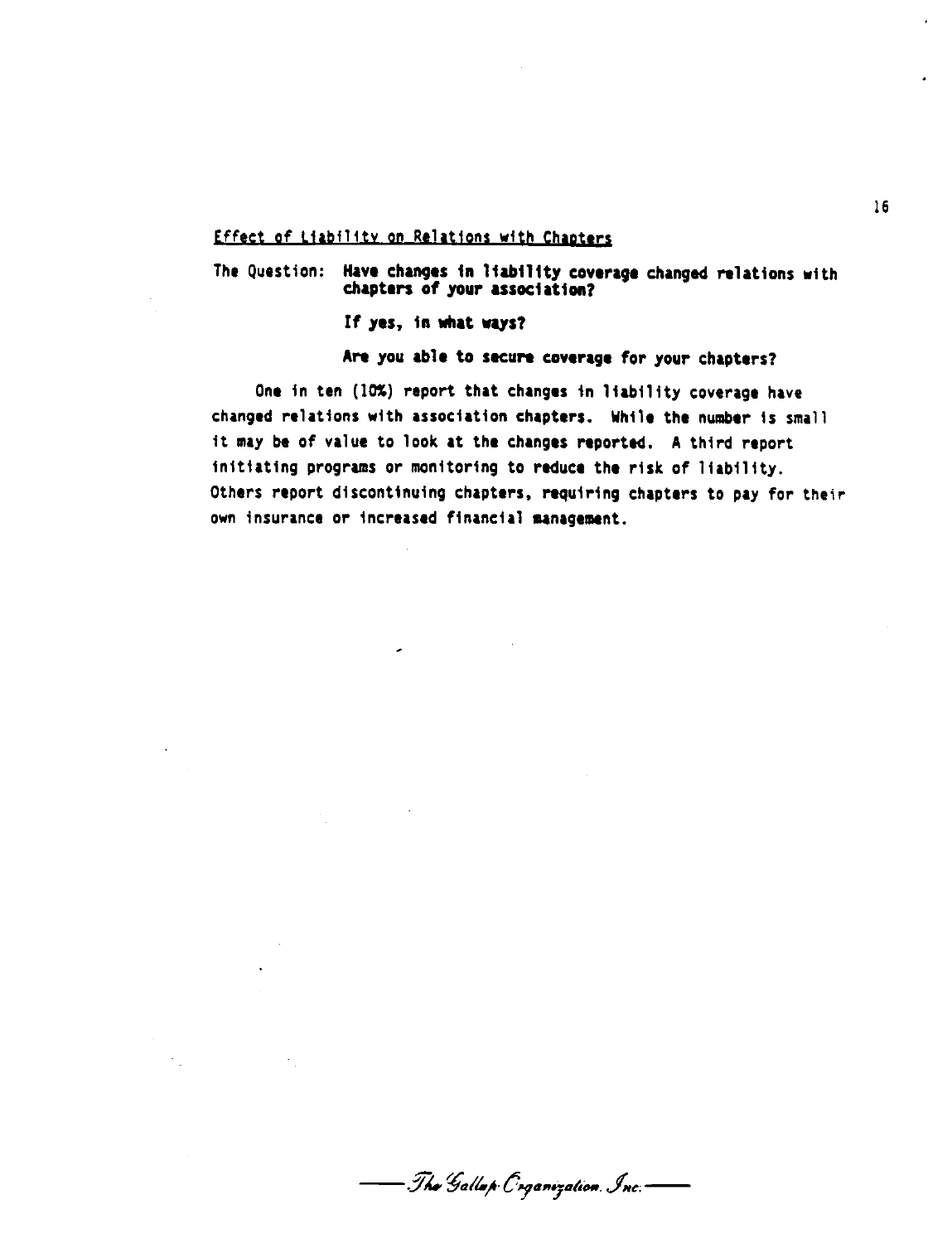|                                                                                                                                                                                   |                | Liability effected<br>Leadership |            |  |
|-----------------------------------------------------------------------------------------------------------------------------------------------------------------------------------|----------------|----------------------------------|------------|--|
| Changed relations<br>with chapters                                                                                                                                                | All Executives | <u>res</u><br>2                  | <u>No</u>  |  |
| Yes                                                                                                                                                                               | 10             | 19                               | 7          |  |
| Programs to reduce risks                                                                                                                                                          | 3              | 6                                | 3          |  |
| Have gotten much more conscientious<br>watching all levels of chapter<br>activities; started a risk<br>management program;<br>Made chapters more sensitive to<br>liability        |                |                                  |            |  |
| Provide liability insurance                                                                                                                                                       | $\mathbf{2}$   | 4                                | ı          |  |
| Incorporated liability insurance<br>for chapters under national policy;<br>Got them liability insurance;<br>Are required to cover chapters,<br>independent D&O coverage in effect |                |                                  |            |  |
| No longer part of national insurance                                                                                                                                              | 2              | 6                                |            |  |
| Had to distance from the<br>chapters because of this:<br>Cut them loose and they are on<br>their own:<br>Are not part of us anymore, they<br>had to establish a new structure     |                |                                  |            |  |
| Increased financial management                                                                                                                                                    | 2              | ٥                                |            |  |
| Are starting to write guidelines<br>for them concerning financial matters;<br>Increased financial management;<br>Greater audit and fiscal control                                 |                |                                  | continued. |  |

- The Gallup Cog<mark>anization</mark> Inc. -

 $\hat{\phantom{a}}$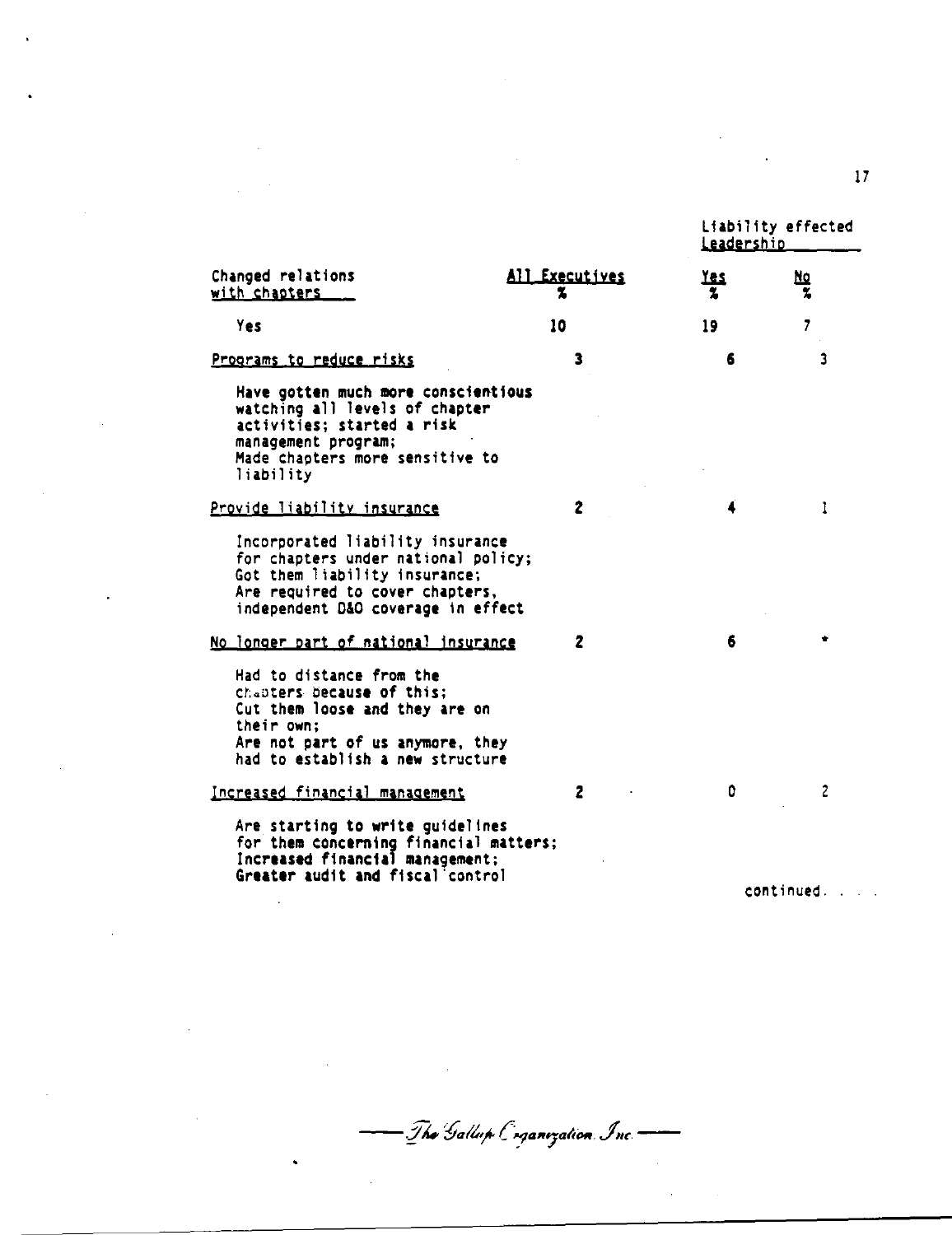Liability effected **Leadership** 

**IS** 

 $\overline{a}$ 

| Changed relations<br>with chapters                                                                                                                                                                                          | All Executives | res             | 80        |
|-----------------------------------------------------------------------------------------------------------------------------------------------------------------------------------------------------------------------------|----------------|-----------------|-----------|
| <u>Chapters pay own insurance</u>                                                                                                                                                                                           | 1              | 2               |           |
| Require they carry their own<br>liability coverage when conducting an<br>activity using the organizations name<br>or under our umbrella:<br>They have had to pay more of their share<br>of directors and officers insurance |                |                 |           |
| Strengthen relationship                                                                                                                                                                                                     | 1              | 0               | 1         |
| Because of group plan have had<br>strengthening of relationship;<br>Have strengthened affiliation<br>agreement                                                                                                              |                |                 |           |
| Strained relationship                                                                                                                                                                                                       | 1              | $\overline{2}$  |           |
| Strained relationship by raising<br>concern at the chapter level<br>which is very difficult;<br>Caused some hard feelings                                                                                                   |                |                 |           |
| Tax laws                                                                                                                                                                                                                    | ı              | $\mathbf{2}$    |           |
| Had to change membership<br>requirements for the tax laws;<br>Has to do with tax laws                                                                                                                                       |                |                 |           |
| <b>No</b>                                                                                                                                                                                                                   | 70             | 62              | 72        |
| Don't know                                                                                                                                                                                                                  | <u> 20 - </u>  | $\overline{19}$ | <u>21</u> |
| Total                                                                                                                                                                                                                       | 100            | 100             | 100       |
| Number of Interviews                                                                                                                                                                                                        | (265)          | (52)            | (213)     |

- The Gallup Cinganization, Inc.-

 $\overline{\phantom{0}}$ 

 $\mathbb{R}^2$ 

 $\mathbb{R}^2$ 

 $\bar{a}$ 

 $\mathcal{L}$ 

 $\overline{a}$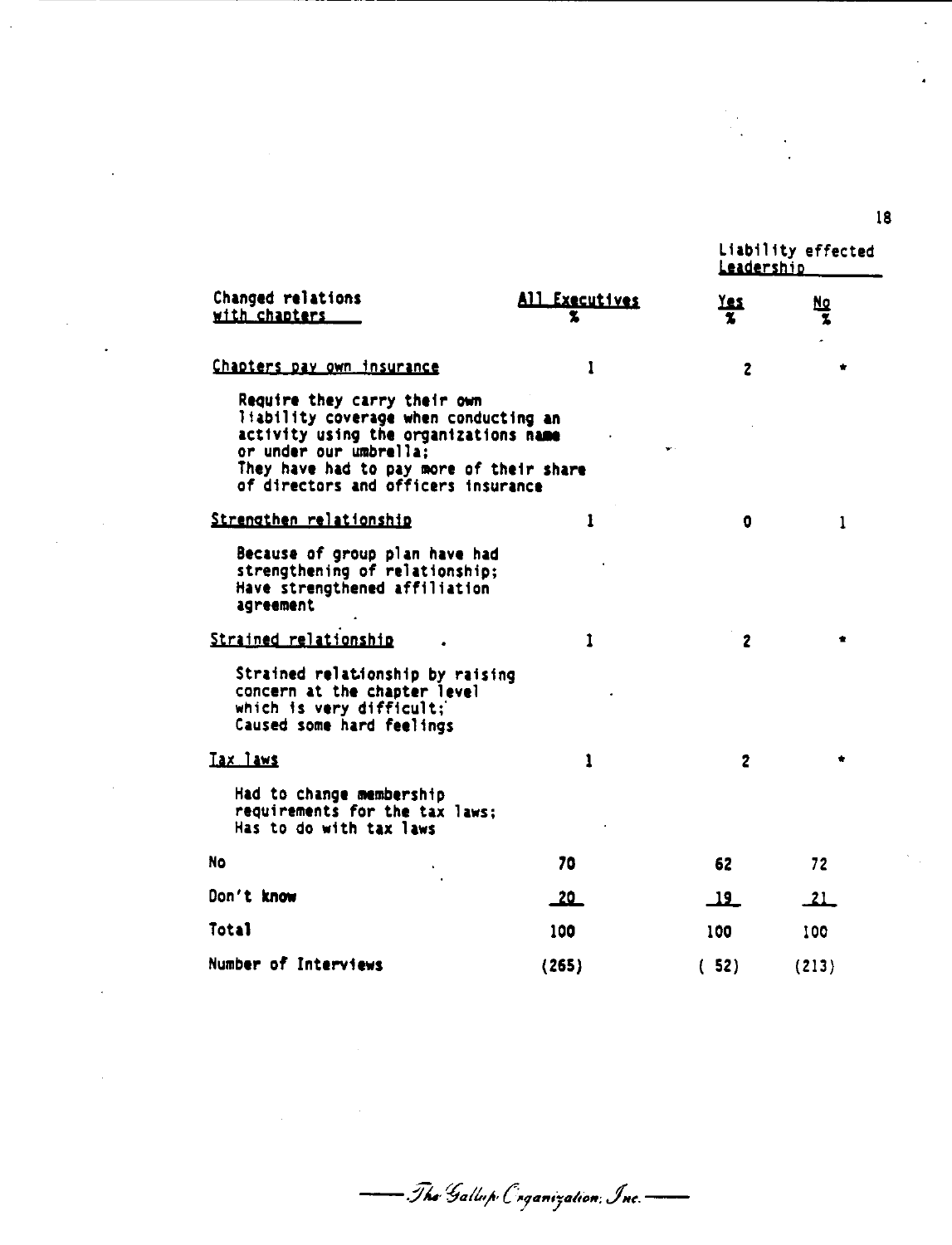Less than half (36%) of the association executives report they are able to secure coverage for their chapters; **however, a** large proportion (46%) could not answer the question.

| Able to secure coverage<br><u>for chapters .</u> | All Executives |
|--------------------------------------------------|----------------|
| Yes                                              | 36             |
| No                                               | 18             |
| No answer                                        | <u>46</u>      |
| Total                                            | 100            |
| Number of Interviews                             | (265)          |

- The Gallup Coganization Inc.  $\overline{\phantom{0}}$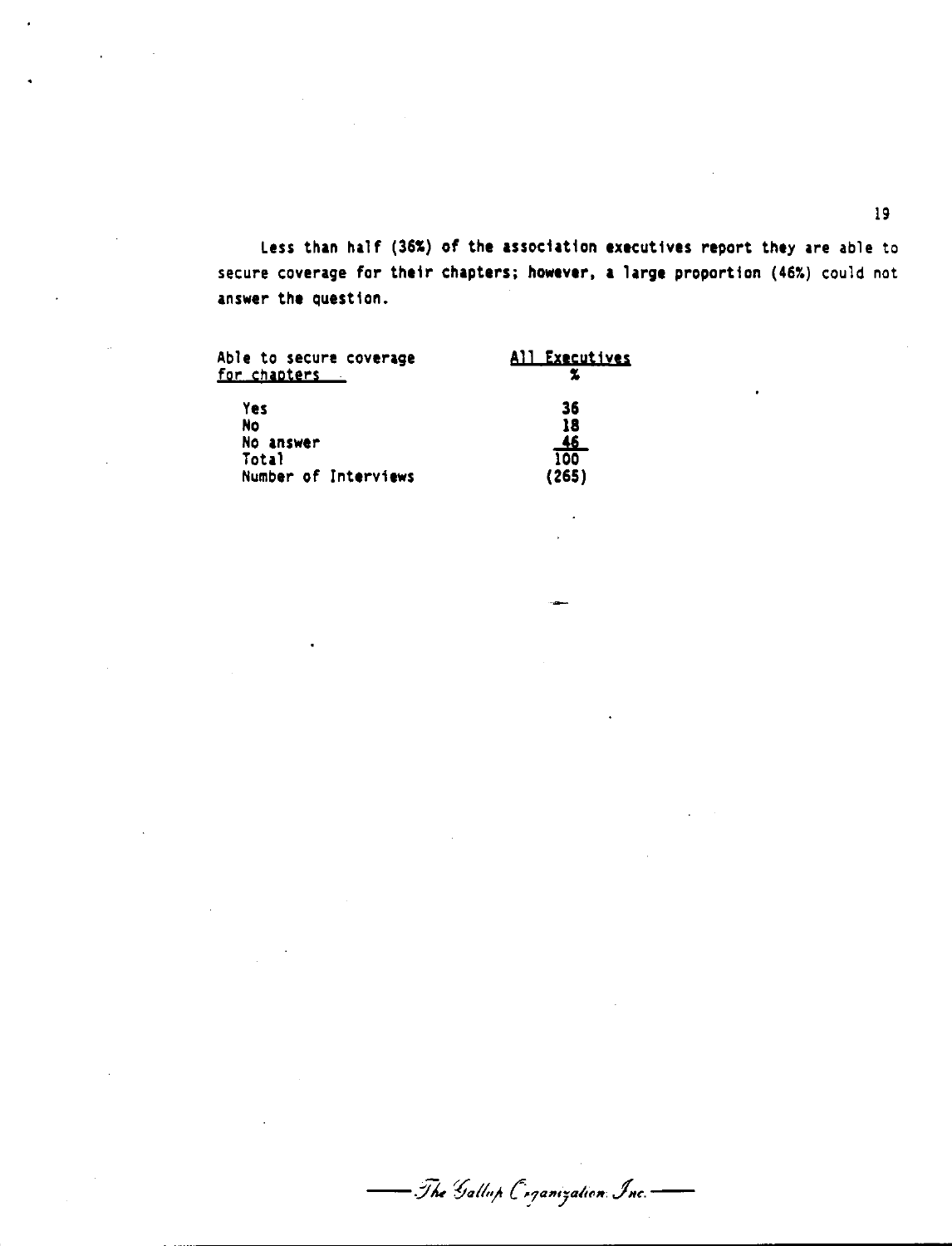#### Indemnification of Directors and Volunteers

The Question: **Do you indemnify your Board of Directors** in the Bylaws?

#### Do you indemnify your volunteers as well?

A majority of associations (58%) indemnify their board of directors. However, less than half (32%) indemnify volunteers. Organizations with D&O insurance are more likely than others to indemnify board members and volunteers. Those reporting the liability crisis has affected leadership also are more liking to indemnify board members.

|                                                                       |                          | Carries D&O<br><u>Insurance</u> |                        | Liability effected<br>Leadership                 |                         |  |
|-----------------------------------------------------------------------|--------------------------|---------------------------------|------------------------|--------------------------------------------------|-------------------------|--|
| Indemnify Board<br>of Directors                                       | All Executives<br>z      | <u>Yes</u>                      | <u>No</u>              | <u>Yes</u>                                       | <u>No</u><br>x          |  |
| Yes<br><b>No</b><br>No answer<br><b>Total</b><br>Number of Interviews | 58<br>35<br>100<br>(265) | 64<br>29<br>100<br>(171)        | 48<br>43<br>100<br>92) | 65<br>25<br><u>10</u><br>$\overline{100}$<br>521 | 56<br>37<br>100<br>213) |  |

|                                                                       |                                     | Carries D&O<br><u>Insurance</u> |                                     | Liability effected<br><u>Leadership</u> |                                       |  |
|-----------------------------------------------------------------------|-------------------------------------|---------------------------------|-------------------------------------|-----------------------------------------|---------------------------------------|--|
| Indemnify<br><u>Volunteers</u>                                        | All Executives                      | <b>Yes</b>                      | <u>No</u><br>z                      | <u>Yes</u><br>$\boldsymbol{\mathsf{z}}$ | <u>No</u><br>$\mathcal{H}$            |  |
| Yes<br><b>No</b><br>No answer<br><b>Total</b><br>Number of Interviews | 32<br>59<br>$\frac{9}{100}$<br>265) | 37<br>54<br>-9<br>100<br>1711   | 25<br>66<br><u>_9</u><br>100<br>92) | 35<br>59<br>100<br>52)                  | 32<br>58<br><u>10</u><br>100<br>(213) |  |

- The Gallup Coganization: Inc. - $\overline{\phantom{0}}$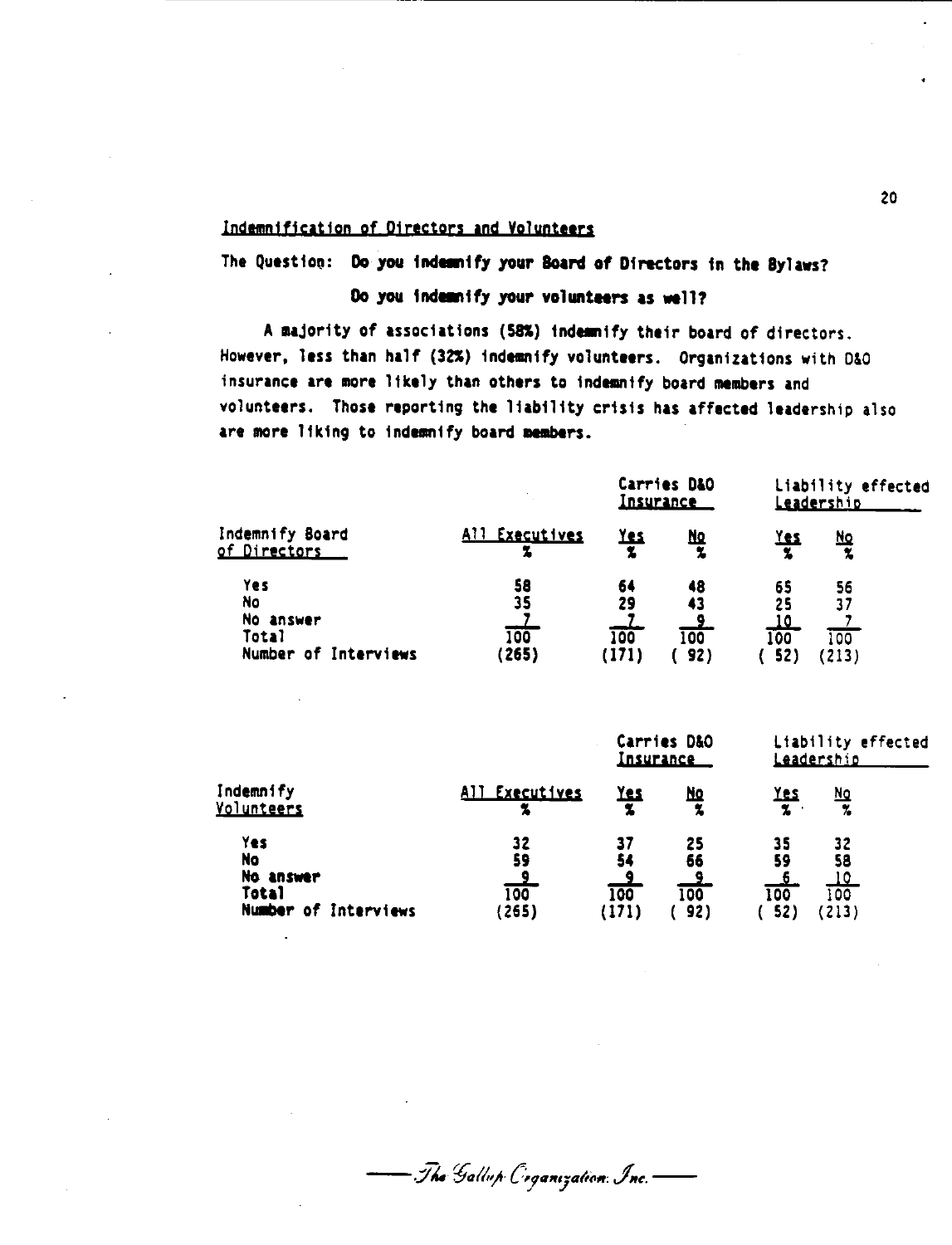#### **Effect of Liability Exposure on Volunteer Leaders**

The Question: Have any potential volunteer leaders withheld their services to your organization due to concern over liability exposure?

> Have any volunteer leaders resigned due to concern over the liability situation?  $\prime$

Has the number of volunteers actively participating in the leadership of your organization declined as a result of the liability situation in the past three years?

Association executives were asked **a** series of questions concerning the possible effects of the liability crisis on volunteer leaders. About one in five executives (20%) perceive some change as a result of the potential exposure to liability. The most common effect is the withholding of services to the association. Eighteen percent report that, due to concern over liability exposure, potential leaders withheld their services to the organization. A little less than one in ten  $(8\%)$ report resignations as a result of concern over liability issues. Related to the reported resignation six percent have seen a decline in the number of volunteers in the past three years related to the liability situation. Finally, seven percent believe the quality of volunteers in their organization has suffered due to liability questions.

| Potential volunteer leaders have | All Executives |
|----------------------------------|----------------|
| Withheld services                | 18             |
| Resigned                         | 8              |
| Declined in number               | 6              |
| None of the above                | 80             |
| Number of Interviews             | (265)          |

- The Gallup Coganization: Inc.-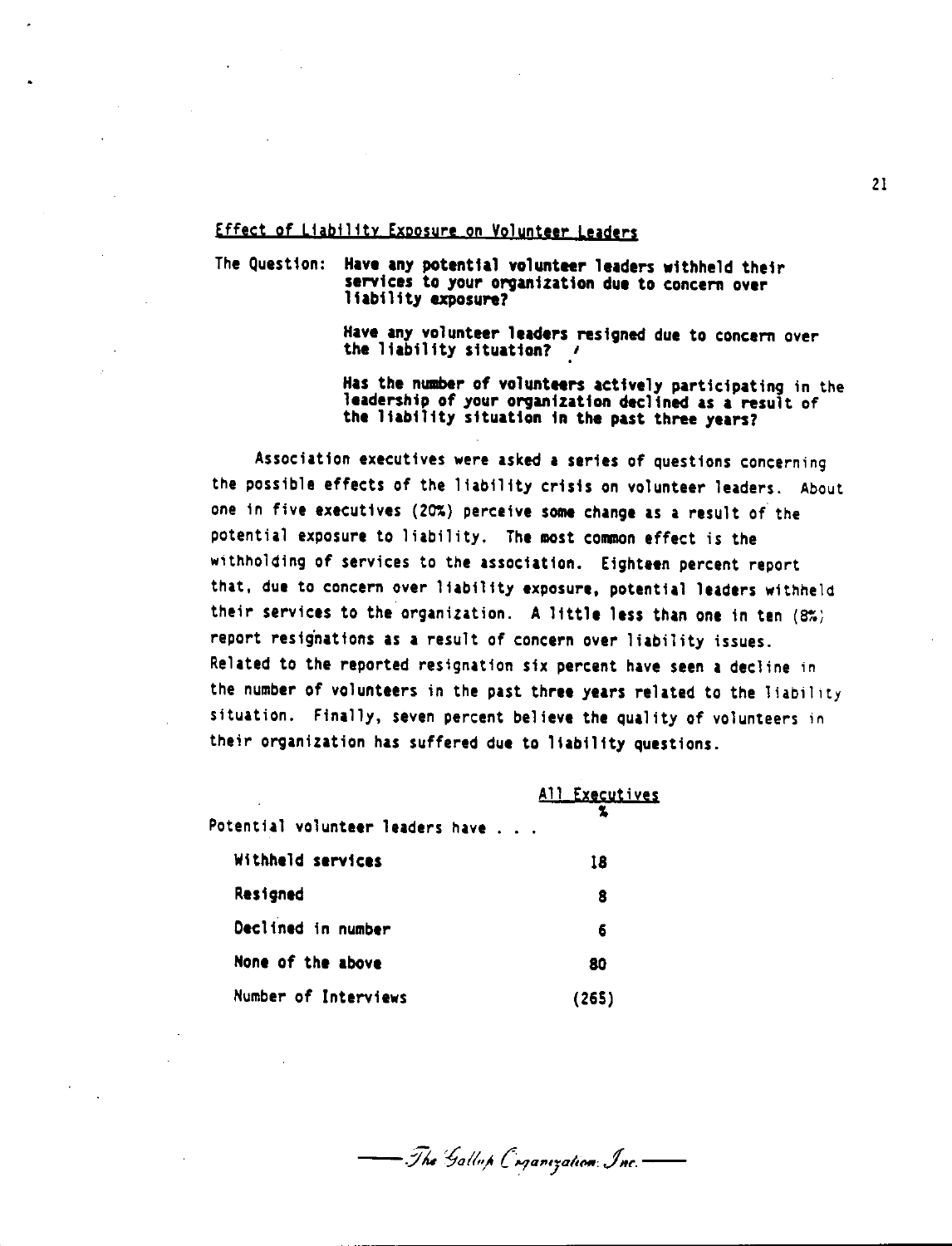#### Effect of Liability Exposure in Other Volunteers

The Questions: Has the number of individuals volunteering time for<br>service roles in your organization declined as a result of the liability situation in the past three years?

> Has the quality of volunteer leaders in your organization suffered due to liability questions?

As one might anticipate, organizations reporting the liability crisis has effected leadership are more likely than others to report a decline in volunteers and relatedly, a decline in the quality of volunteer workers.

|                                             |                      | Carries D&O<br><u>Insurance</u> |                             | Liability Effected<br><u>Leadership</u> |                          |  |
|---------------------------------------------|----------------------|---------------------------------|-----------------------------|-----------------------------------------|--------------------------|--|
| Individual<br>Volunteers declined           | All Executives       | <u>Yes</u>                      | 血<br>Ž                      | <u>Yes</u>                              | <u>No</u><br>$\mathbf x$ |  |
| Yes<br>٠<br><b>No</b><br>Can't say<br>Tocal | 6<br>91<br>٠.<br>100 | 93<br>100                       | 10<br>87<br>$\frac{3}{100}$ | 29<br>67<br>100                         | ۰<br>97<br>100           |  |
| Number of Interviews                        | (265)                | (171)                           | 92)                         | 52)                                     | (213)                    |  |

\*One-half of one percent.

 $\mathbf{v}$  .

|                                   |                | Carries D&O<br><u>Insurance</u> |                 | Liability Effected<br>Leadership |           |  |
|-----------------------------------|----------------|---------------------------------|-----------------|----------------------------------|-----------|--|
| <b>Quality suffered</b>           | All Executives | <u>Yes</u>                      | <u>No</u>       | <b>Yes</b>                       | 떨         |  |
| Yes.<br>No.<br>Can't say<br>Total | 91<br>100      | 93<br>100                       | 10<br>88<br>100 | 65<br>100                        | 98<br>100 |  |
| Number of Interviews              | (265)          | (171)                           | 92)             | 52)                              | (213)     |  |

— The Gallup Coganization Inc.-

 $22$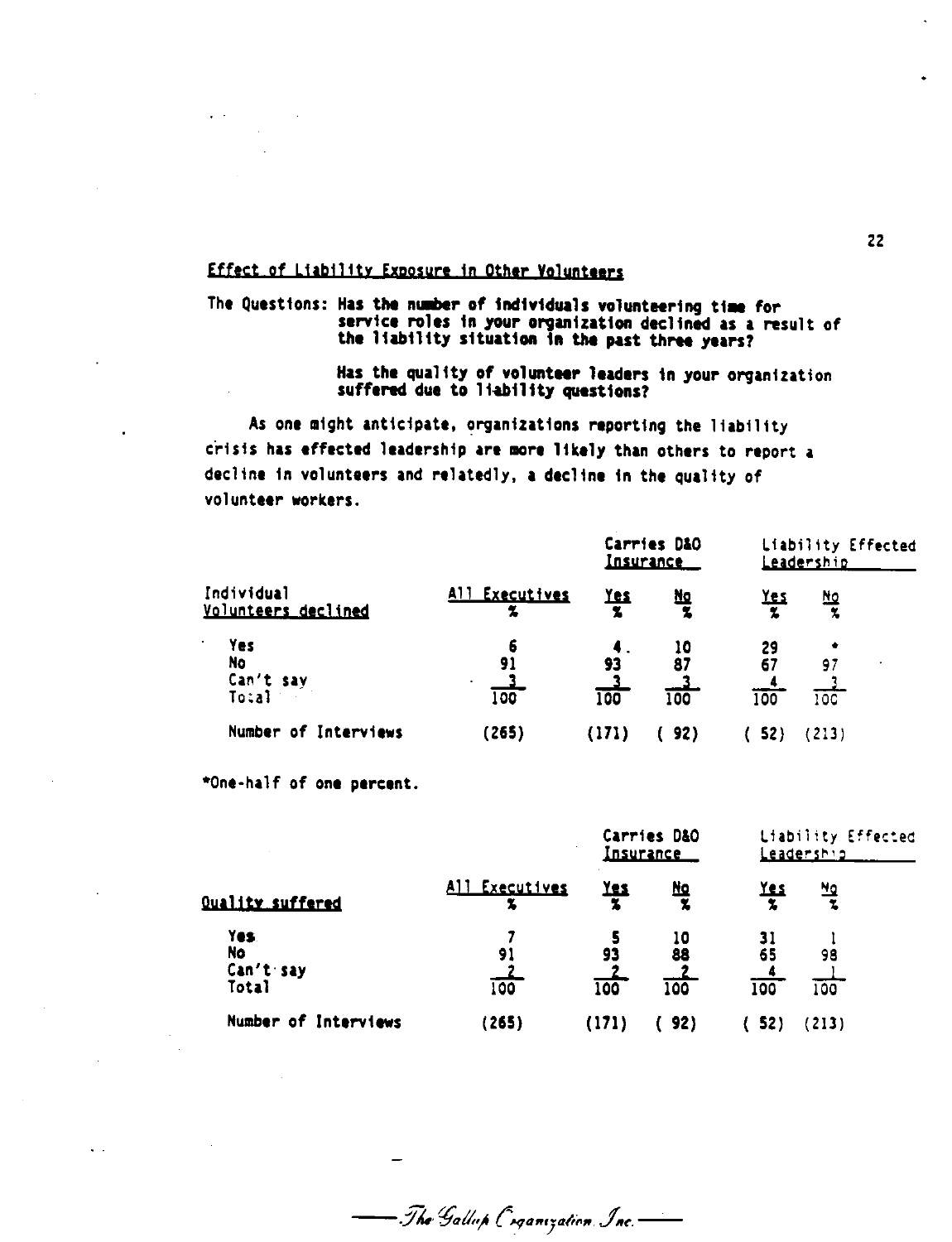Summary of findings based on interviews

 $\ddot{\phantom{0}}$ 

with volunteer board members.

- The Gallup Coganization Inc.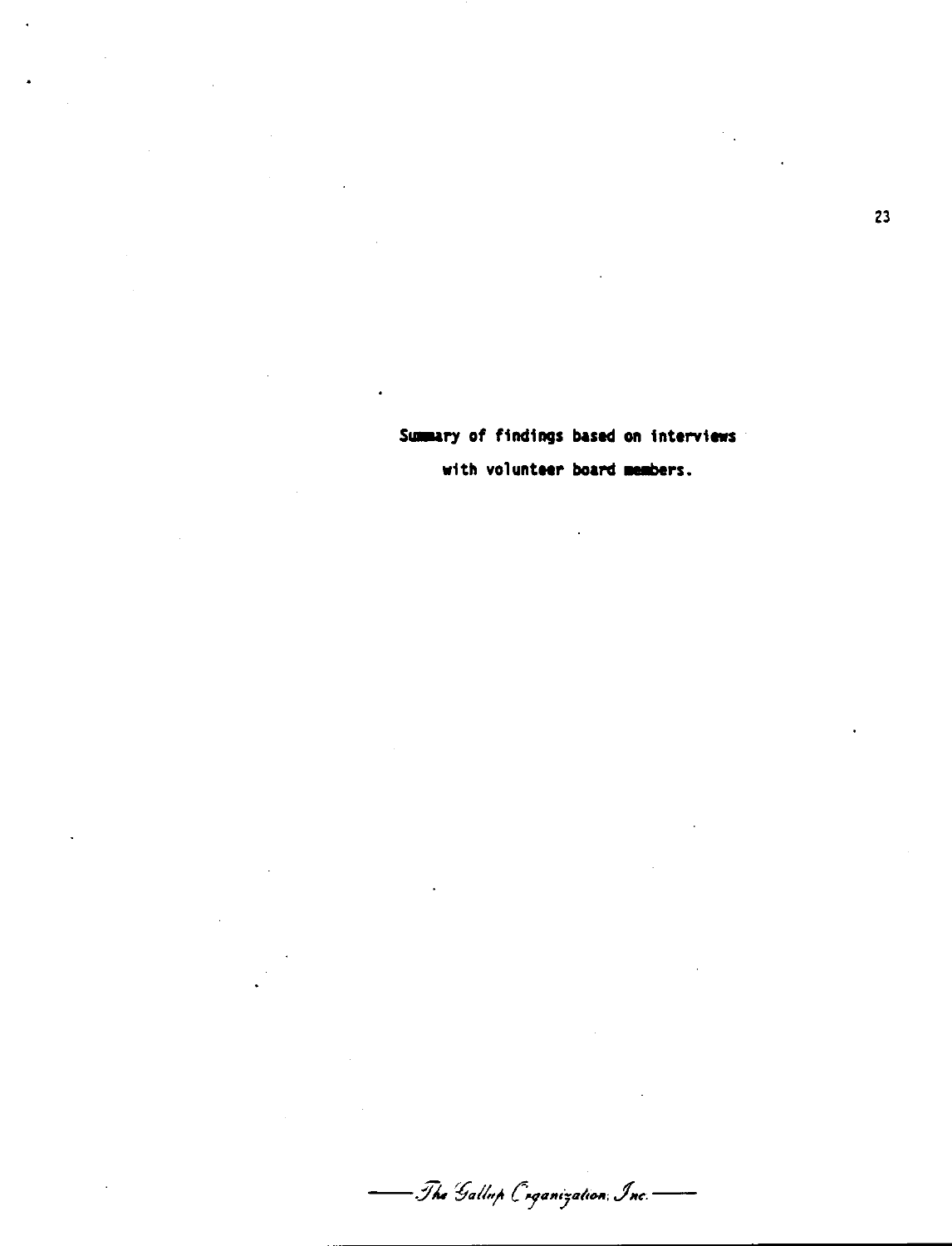#### **Afftct of L1ab111tv Crisis**

The Question: Overall, how would you say the liability crisis has affected your participation in not-for-profit organizations?

One in five board members (21%) report the liability situation facing voluntary organizations has made them more concerned about serving on boards of directors. One in ten (10%) either carry insurance or verify that the organization carries liability insurance. A small proportion (3%) have become more selective in their participation and 2% have resigned or refused to serve on a board as a consequence of their concern. However, seven in ten (69S) report no negative effect.

- Tha Gallup Coganization: Inc. –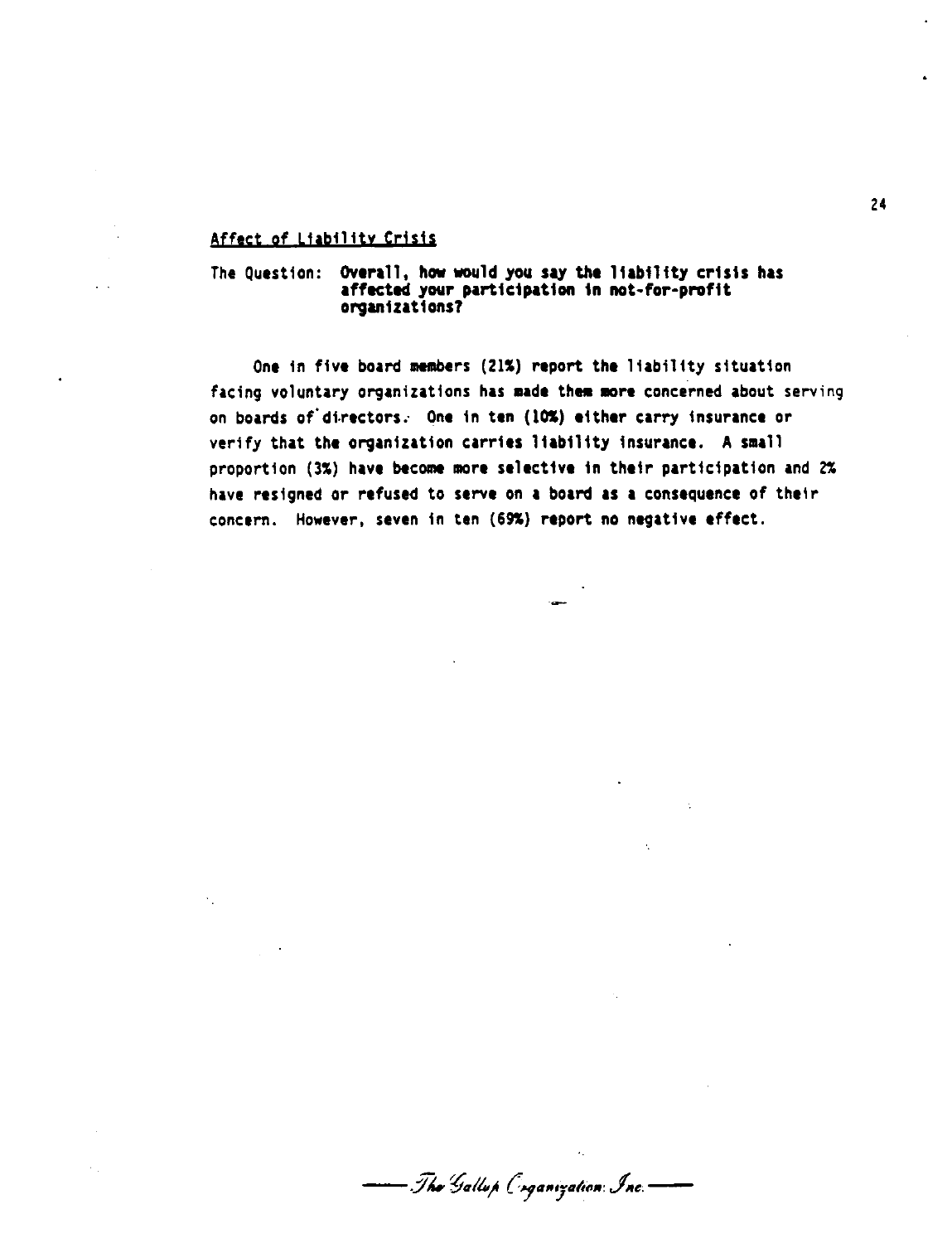#### Liability crisis Affect

More concerned (net) Cause for concern/more cautious **(have**  volunteering; has not affected actions, but has generated a sense of concern) Hesitancy in joining (reluctant to Join new boards; tougher to get people to work for non-profit organizations; leery of volunteering) Fear being sued (concerned for individual suits; look into risk. liability; felt personal exposure) References to insurance **(net)**  Must have insurance coverage (refusal to serve if proper insurance not available; will serve on boards that have coverage; **make** sure directors are covered) Increased cost of insurance (costing more money for insurance; premiums **have**  escalated; created financial problems) Carry insurance More selective **(net)**  Seek legal counsel (go to an attorney<br>before making statements; talk with attorney **before** serving) Check on organization/board member (check before joining; check every-thing out; find out how they operate; ask about  $\frac{2}{21}$ 10 3 policies before joining) 3 Resigned/will not participate 2 Other 3 and 3 and 3 and 3 and 3 and 3 and 3 and 3 and 3 and 3 and 3 and 3 and 3 and 3 and 3 and 3 and 3 and 3 and 3 and 3 and 3 and 3 and 3 and 3 and 3 and 3 and 3 and 3 and 3 and 3 and 3 and 3 and 3 and 3 and 3 and 3 and No negative affect 69 Can't say 2 Number of Interviews (359)

25

18

3

2

5

3

3

6

- The Gallup Coganization Inc. -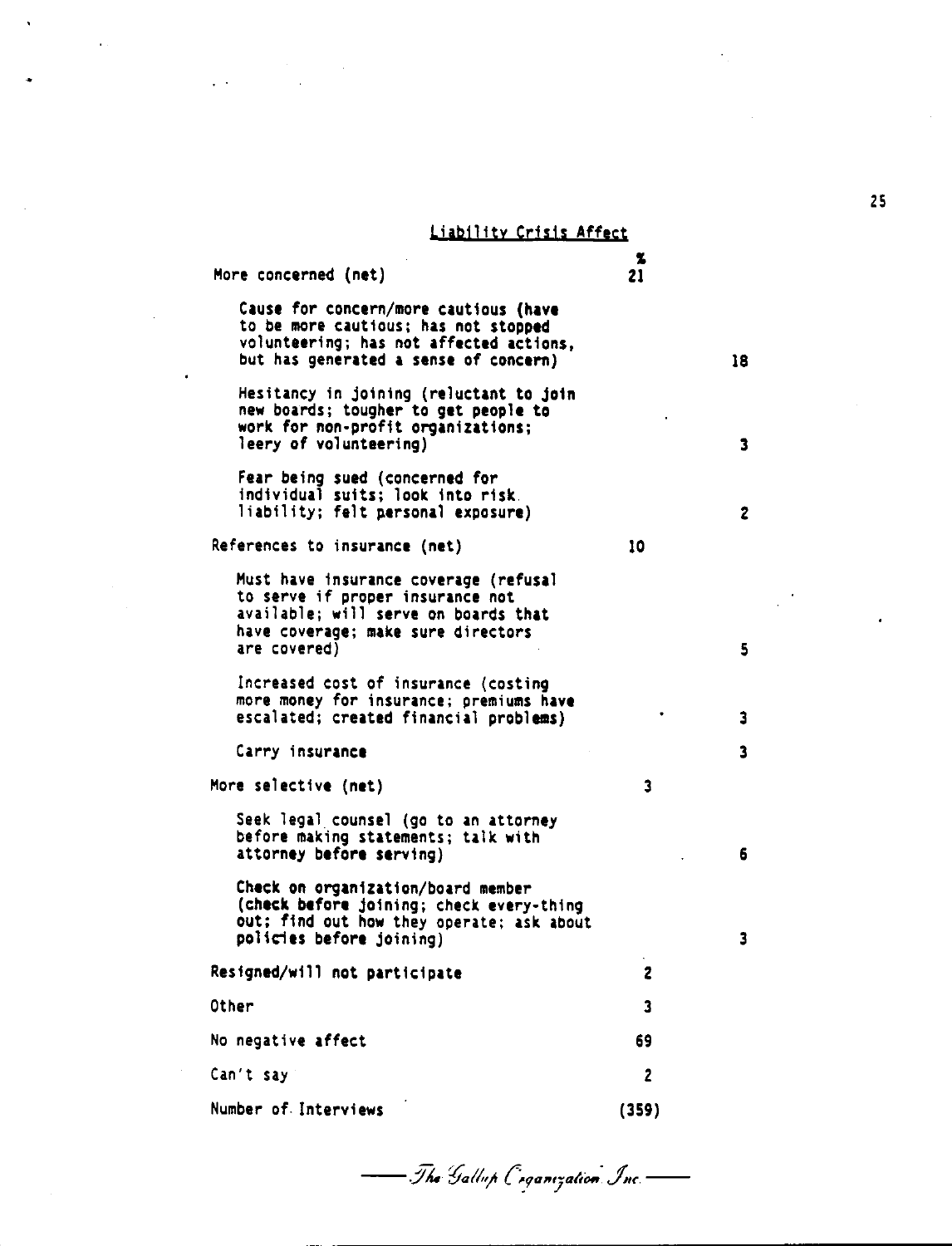#### **Inquiries Concerning Liability Coverage**

The Questions: When asked to volunteer as a board member, do you inquire into the organization's liability coverage before making a dec1s1on to **serve?**  Do you research the organtzatton's history of lawsuits **before** volunteering?

Nearly half (48%) the board members question the organization's liability coverage before uktng **a** 'dectston to sit on **a** board. Perhaps because of their greater **1xperi1nce,** or **greater** potential exposure to suits, those who have been board members for a long period of time or have membership on more than one board are more likely to raise questions about liability before accepting a seat on the board.

Approximately one in four directors (23%) report researching the organization's history of lawsuits prior to volunteering. Again, it is the volunteer with more years of experience or multiple board membership who is most likely to look Into the organization's past history.

26

— Tho Gallap Coganization, Inc. –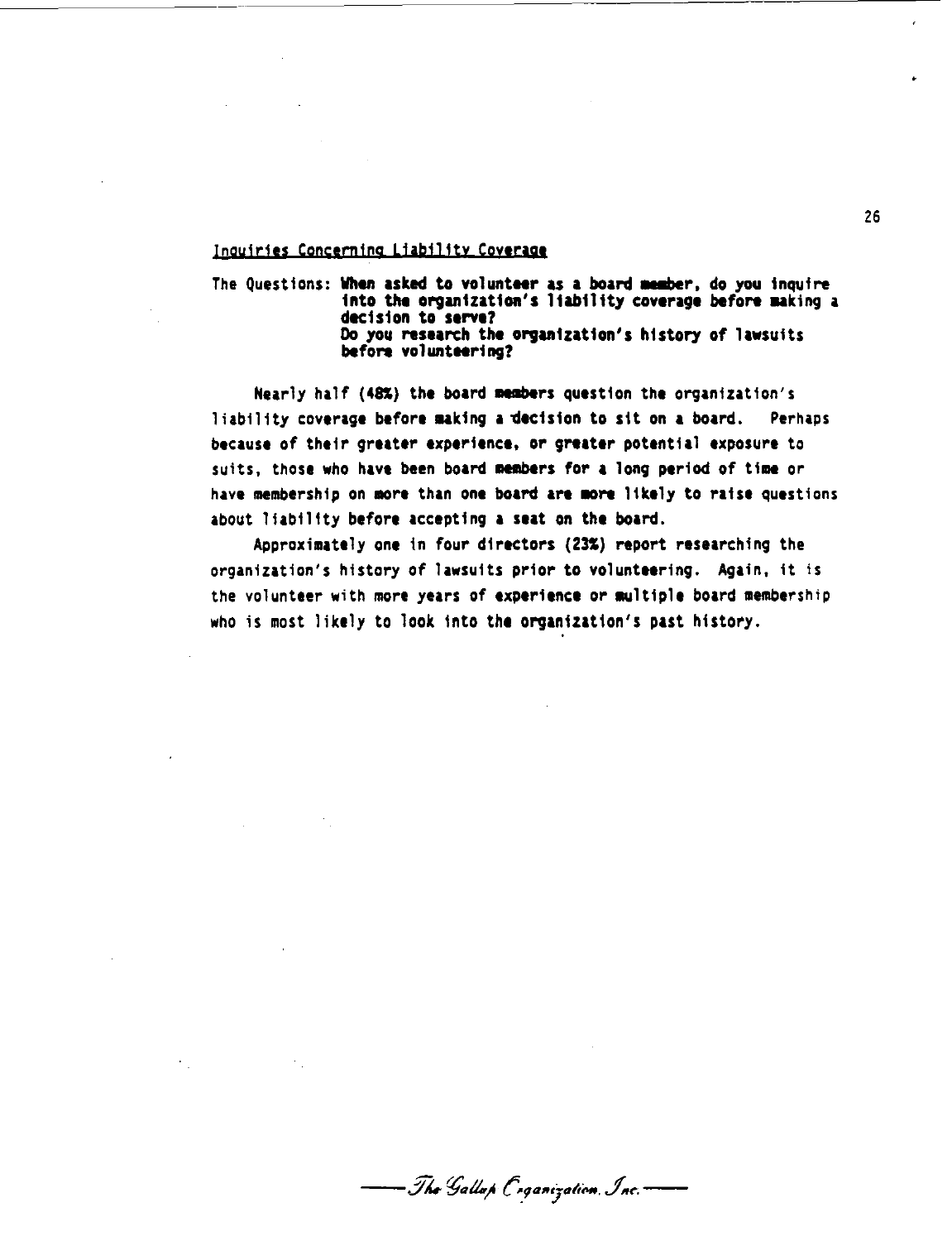## Inquiries Concerning Liability Coverage

 $\mathbf{r}$ 

|                                           | Length<br><u>of Board Membership</u> |                         |                       | Number of<br>Organizations* |           |             |           |
|-------------------------------------------|--------------------------------------|-------------------------|-----------------------|-----------------------------|-----------|-------------|-----------|
| Inquire into<br><u>Liability Coverage</u> | <u>Total</u>                         | 2 years<br>or less<br>2 | $3 - 6$<br>Years<br>Z | $7+$<br>Years<br>2          | Only<br>光 | <u>2-3.</u> | $\bar{z}$ |
| <b>Yes</b>                                | 48                                   | $\bullet$<br>42         | 47                    | 56                          | 34        | 53          | 54        |
| <b>No</b>                                 | 51                                   | 57                      | 53                    | 41                          | 65        | 46          | 43        |
| Don't know                                |                                      |                         |                       | 3                           |           |             |           |
| Total                                     | 100                                  | 100                     | 100                   | 100                         | 100       | 100         | 100       |
| Number of<br>Interviews                   | (359)                                | (131)                   | (107)                 | (121)                       | (108)     | (151)       | (100)     |

## Researching Organization's History of Lawsuits

|                                                |                   | Length<br><u>of Board Membership</u>      |                  |                      | Number of<br>Organizations |              |       |  |
|------------------------------------------------|-------------------|-------------------------------------------|------------------|----------------------|----------------------------|--------------|-------|--|
| Research Organization's<br>History of Lawsuits | <u>Total</u><br>2 | 2 years<br><u>or less</u><br>$\mathbf{z}$ | $3 - 6$<br>Years | $7+$<br><b>Years</b> | 0n1y                       | <u> 2-3 </u> |       |  |
| Yes                                            | 23                | 17                                        | 26               | 26                   | $\overline{17}$            | 26           | 23    |  |
| No                                             | 76                | 83                                        | 71               | 74                   | 81                         | 73           | 77    |  |
| Don't know                                     |                   |                                           | з.               |                      |                            |              |       |  |
| Total                                          | 100               | 100                                       | 100              | 100                  | 100                        | 100          | 100   |  |
| Number of<br>Interviews                        | (359)             | (131)                                     | (107)            | (121)                | (108)                      | (151)        | (100) |  |

\*Number of organizations for which respondent is a board member.

- The Gallup Coganization Inc.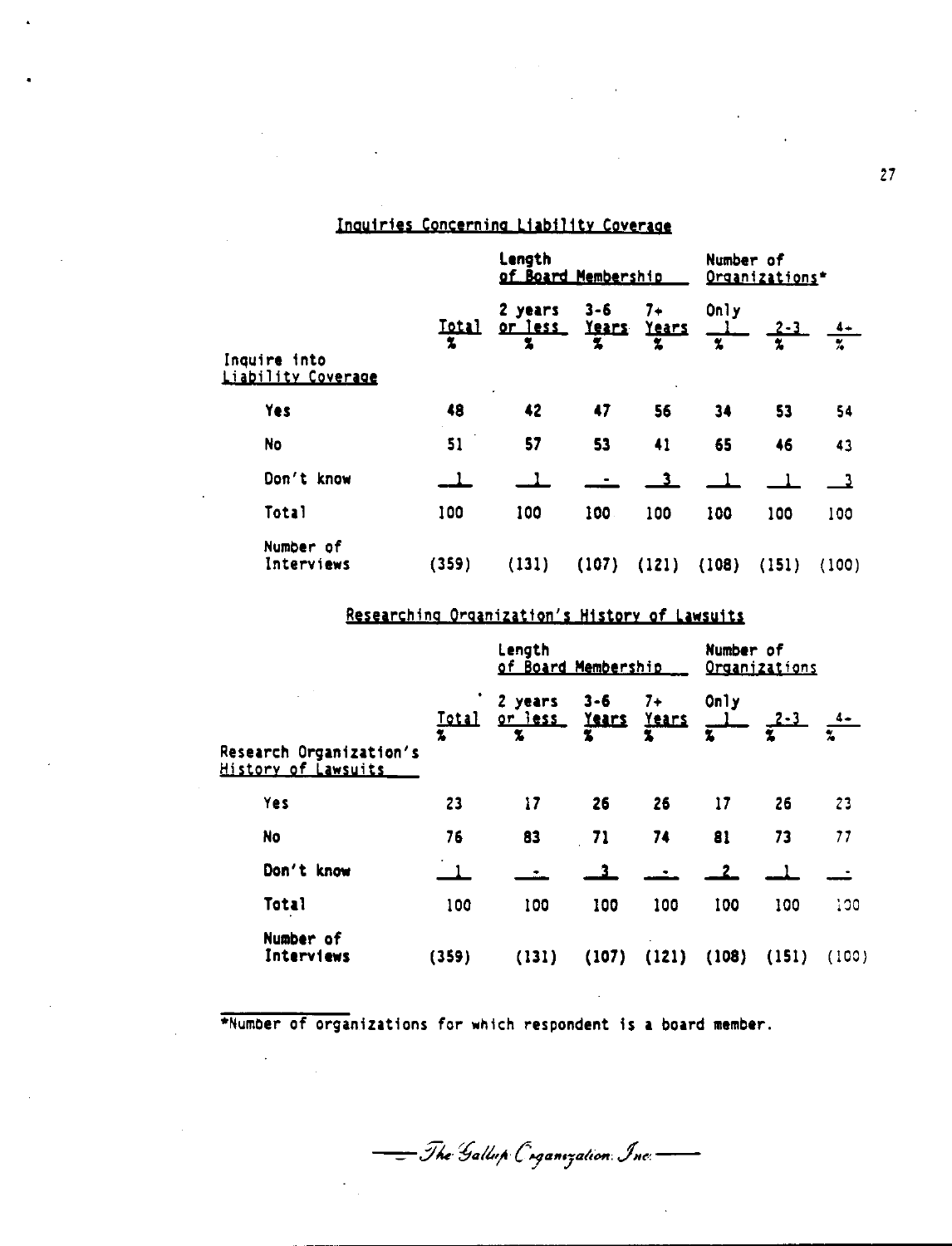**Criteria Used in Research of Organization's History** 

#### The Question: What criteria do you use 1n your research of an **organizat1011's history?**

Among those who look into the organization's history the most common approach, taken by about one in four, 1s to consult with other board members. Almost as any consider the stability of the organization (22%). Slightly less than one in five (17%) consider the quality of the current board members and as many consider the organization's current insurance coverage. The full distribution of factors considered are shown in the table below.

**Criteria Used in Research of Organization's History** 

| Criteria Used                                                                                                                           | 10 L I |
|-----------------------------------------------------------------------------------------------------------------------------------------|--------|
| Consultation with<br>members (e.g., check<br>with administration staff)                                                                 | 27     |
| Stability of organization<br>(e.g., how long established;<br>the organization itself)                                                   | 22     |
| Quality of board member<br>(e.g., quality of people on<br>board now & in the past; knowing<br>about the leaders of the<br>organization) | 17     |
| Insurance coverage (e.g.,<br>whether or not they are insured;<br>if they carry liability; consult<br>insurance representative).         | 16     |
| General reputation/word of<br>mouth (e.g., asking around<br>in community; word of mouth;<br>ask community leaders)                      | 11     |
| Type of service/activity provided<br>(e.g., if they do good work;<br>look at what they have to<br>offer; primary purpose)               | 9      |
| Organization records (e.g.,<br>go to records; minutes of<br>meetings)                                                                   | 7      |

- Tha Gallup Coganization, Inc. –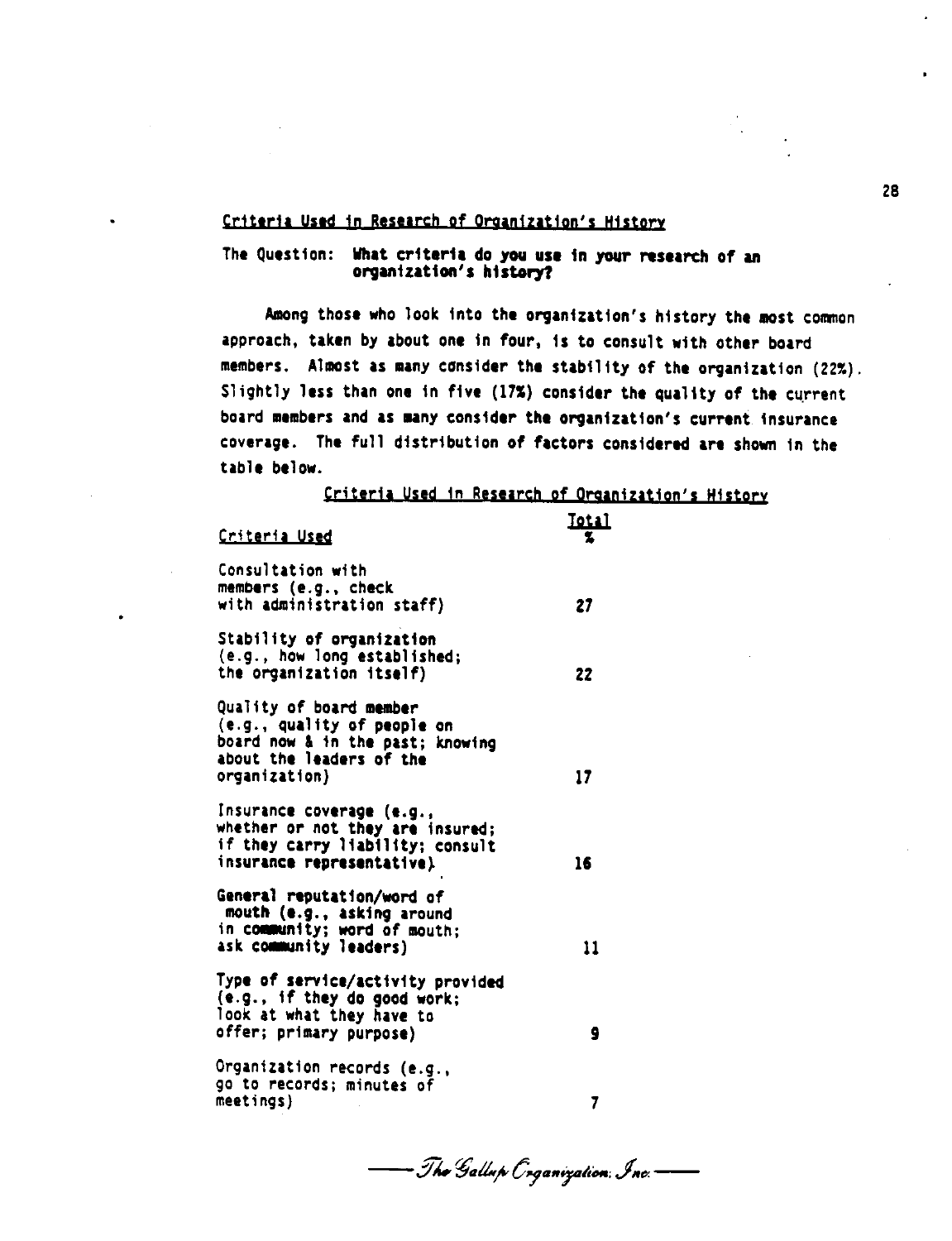## Criteria Used to Research Organization's History

- The Gallup Coganization Inc.

Criteria Used

 $\ddot{\cdot}$ 

 $\ddot{\phantom{a}}$ 

 $\overline{\mathbf{r}}$ 

**Total** 

| Legal counsel (e.g., check with<br>legal counsel; our lawyers follow<br>through the liability clause; state<br>courts) |      |
|------------------------------------------------------------------------------------------------------------------------|------|
| Financial background (e.g., ask to<br>look at financials for 3 years;<br>financial status; auditors reports)           | 6    |
| Media (e.g., check newspaper stories)                                                                                  | 3.   |
| Other involvement (e.g., usually<br>on a committee so I can research well)                                             | 1    |
| Potential for lawsuits (e.g., area of<br>risks; probability of exposure of<br>liability)                               |      |
| Number of Interviews                                                                                                   | (81) |

29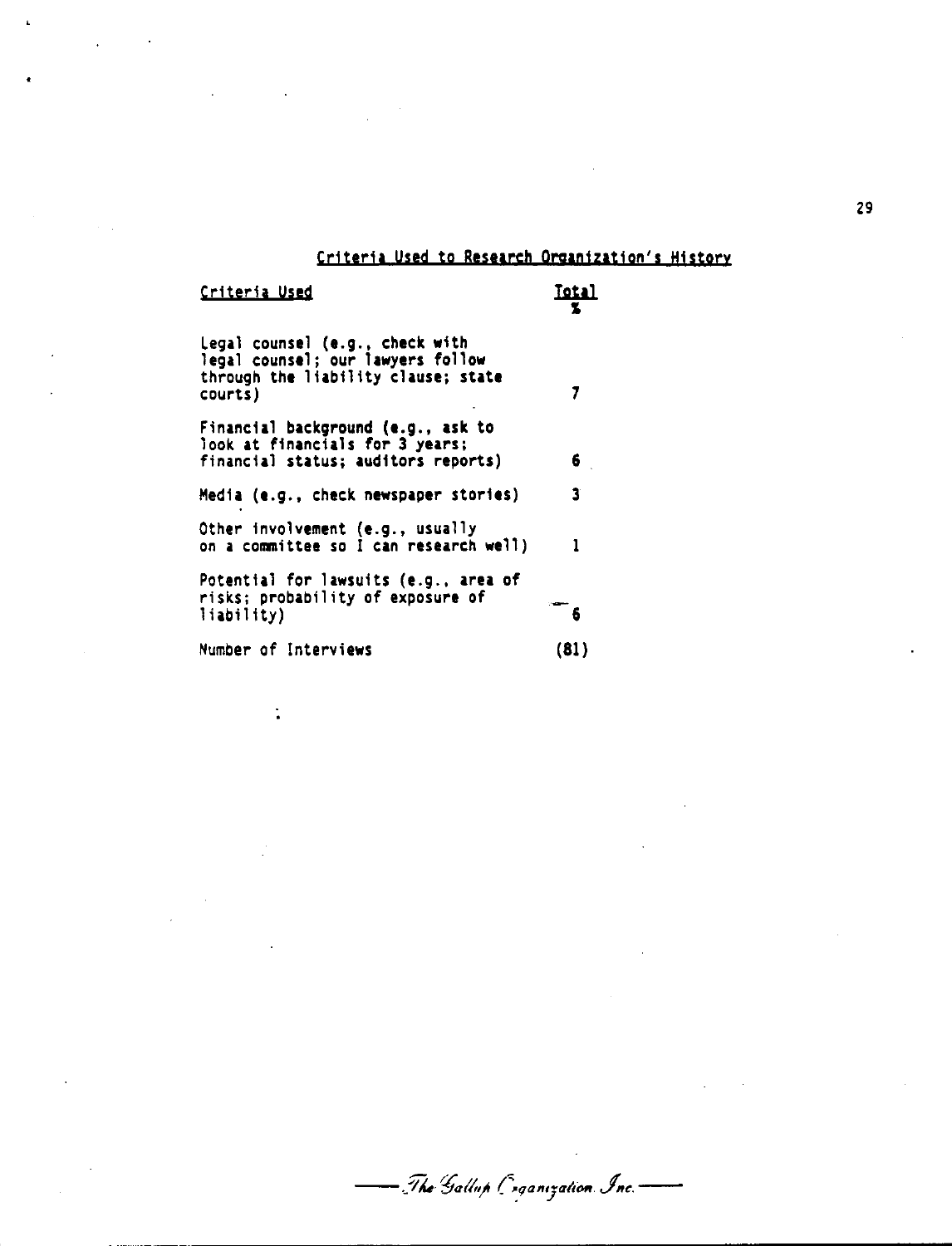#### Perceived Changes in Volunteer Board Members

#### The Questions: In the past few years have you noticed any of the following regarding volunteer board members... fewer willing to volunteer or serve? volunteers are more cautious about what they do or say?

About half the volunteer board members(49%) report that they see fewer willing to volunteer to serve on boards of directors. A much larger proportion (72%) report volunteers are more cautious in what they do or say.

#### Fewer Willing to Volunteer or Serve

|                         |                                    | Length<br><u>of Board Membership</u> | Number of<br><b>Organizations</b> |                           |           |                                |       |
|-------------------------|------------------------------------|--------------------------------------|-----------------------------------|---------------------------|-----------|--------------------------------|-------|
|                         | <u>Total</u><br>$\boldsymbol{\pi}$ | 2 years<br><u>or less</u><br>为       | $3 - 6$<br><b>Years</b><br>7,     | $7+$<br><u>Years</u><br>x | Only<br>x | <u>2-3</u><br>$\boldsymbol{z}$ | 7.    |
| Yes                     | 49                                 | 47                                   | 48                                | 52                        | 49        | 47                             | 53    |
| <b>No</b>               | 49                                 | 50                                   | 51                                | 46                        | 47        | 52<br>٠                        | 46    |
| Don't know              |                                    |                                      |                                   |                           |           |                                |       |
| Total                   | 100                                | 100                                  | 100                               | 100                       | 100       | 100                            | 100   |
| Number of<br>Interviews | (359)                              | (131)                                | (107)                             | (121)                     | (108)     | (151)                          | (100) |

#### Volunteers More Cautious About What They Say or Do

|                         |                         | Length<br>of Board Membership        | Number of<br><u>Organizations</u>  |                          |                 |                                                  |                                |
|-------------------------|-------------------------|--------------------------------------|------------------------------------|--------------------------|-----------------|--------------------------------------------------|--------------------------------|
| Yes.                    | <u>Total</u><br>2<br>72 | 2 years<br><u>or less</u><br>x<br>69 | $3 - 6$<br><u>Years</u><br>7<br>74 | $7+$<br>Years<br>x<br>74 | Only<br>幺<br>67 | <u> 2 - 3 </u><br>$\boldsymbol{\tilde{x}}$<br>77 | $\boldsymbol{\tilde{z}}$<br>70 |
| No                      | 27                      | 28                                   | 26                                 | 26                       | 31              | 22                                               | 29                             |
| Don't know              |                         | 3.                                   |                                    |                          |                 |                                                  |                                |
| Total                   | 100                     | 100                                  | 100                                | 100                      | 100             | 100                                              | 100                            |
| Number of<br>Interviews | (359)                   | (131)                                | (107)                              | (121)                    | (108)           | (151)                                            | (100)                          |

— The Gallup C*r*ganization Inc.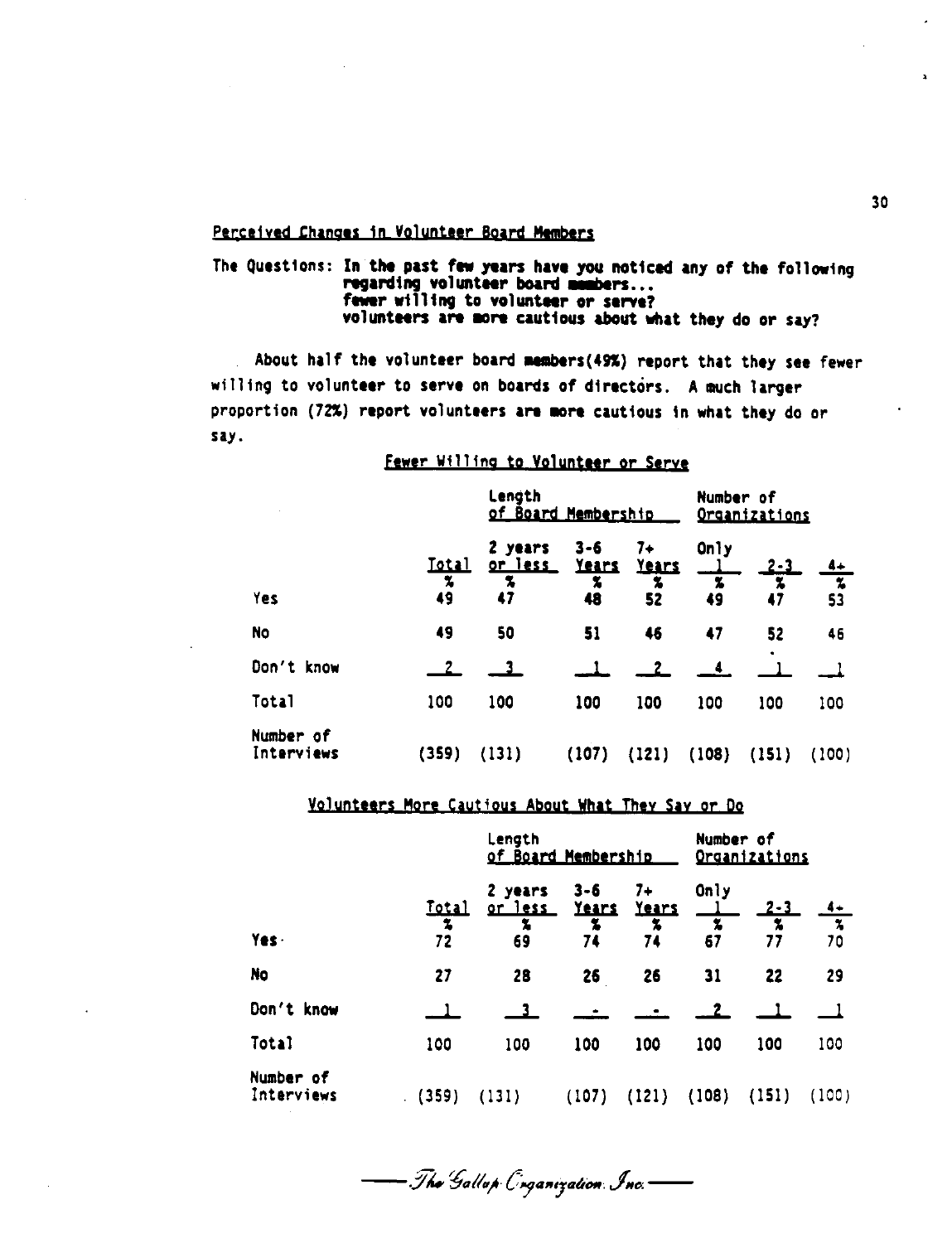#### **W1thbold1ns pf Volunteer Services**

#### The Question: Have you ever withheld your volunteer services due to fear of l iab11 ity?

One in six board members (16%) report withholding their services due to fear of liability. Those who **serve** on several boards, as one might expect, are more likely to report such an experience. It should also be noted that since the survey is of currently active board members there is no measure of the proportion of board members who have completely withdrawn from volunteer activity **due** to concern for liability.

#### Withholding of Volunteer Services

|                         |                   | Length<br>of Board Membership                     | Number of<br><u>Organizations</u> |       |       |            |              |
|-------------------------|-------------------|---------------------------------------------------|-----------------------------------|-------|-------|------------|--------------|
|                         | <u>Total</u><br>2 | 2 years 3-6 7+<br><u>or less Years</u> Years<br>孟 | 鬼                                 | x     | Only  | <u>2-3</u> | $\mathbf{v}$ |
| Yes                     | 16                | 16                                                | 13                                | 20    | 14    | 17         | 19           |
| No                      | <u>84</u>         | ٠<br><u>84</u>                                    | <u>87</u>                         | 80_   | 86    | 83         | .81          |
| Total                   | 100               | 100                                               | 100                               | 100   | 100   | 100        | 100          |
| Number of<br>Interviews | (359)             | (131)                                             | (107)                             | (121) | (108) | (151)      | (100)        |

- The Gallup Coganization: Inc.-

31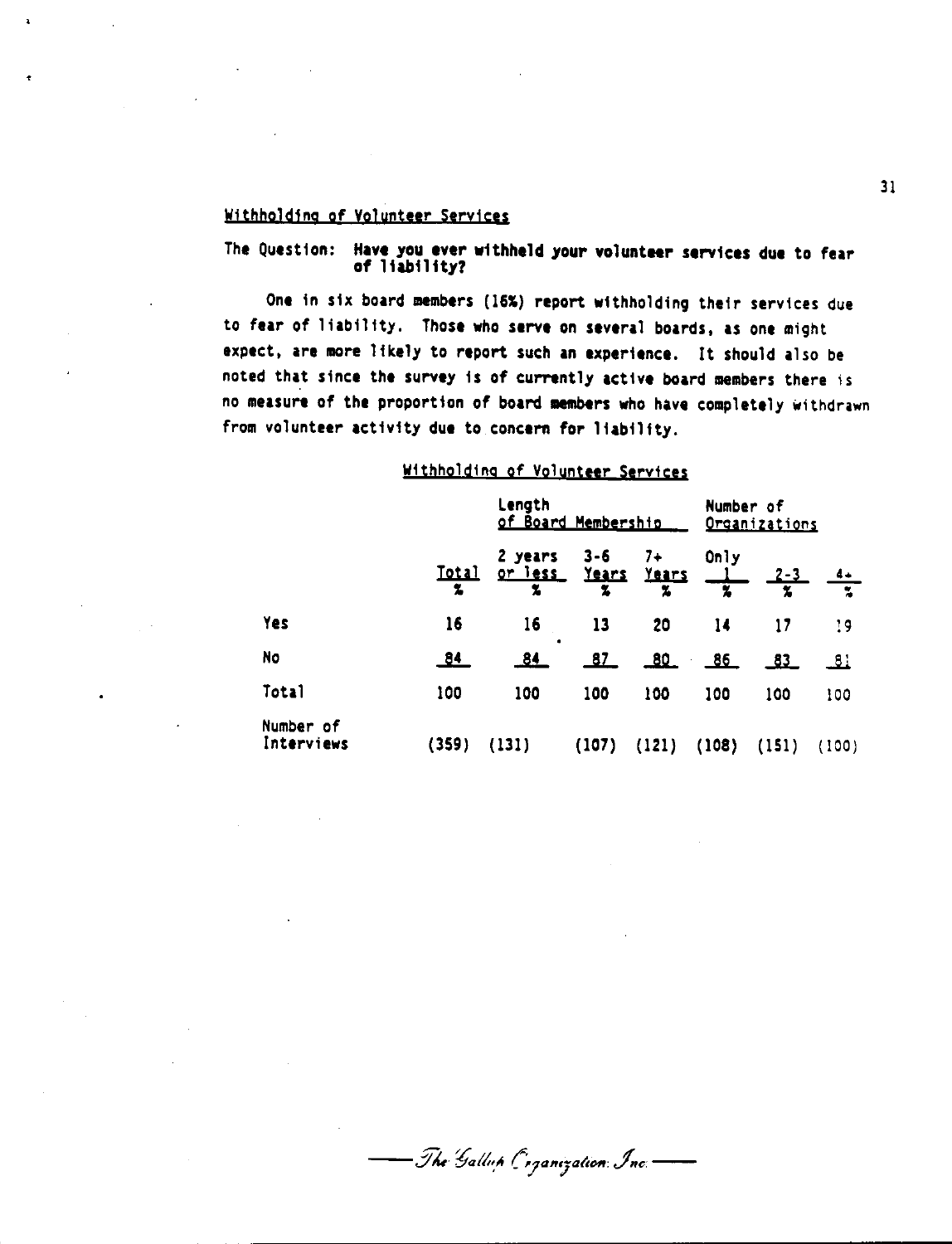#### Experience with Lawsuits'

The Question: Have you ever been sued as a volunteer of a not-for-profit organization?

Relatively few board members (2%) report having been sued as a volunteer for a not-for-profit organization. As one might anticipate, board members who have served a long time or who serve on several boards are more likely than the less experienced to report being sued.

#### Experience with Lawsuits

|  |                         |                                    | Length<br>of Board Membership | Number of<br>Organizations |           |                   |                      |           |
|--|-------------------------|------------------------------------|-------------------------------|----------------------------|-----------|-------------------|----------------------|-----------|
|  | <u>Istal</u>            | 2 years<br>orless Years Years<br>L | $3 - 6$<br>为                  | $7+$<br>x                  | Only<br>Z | <u>2-3 </u><br>Y. | $\tilde{\mathbf{z}}$ |           |
|  | <b>Ever Been Sued</b>   |                                    |                               |                            |           |                   |                      |           |
|  | ٠<br>Yes                | $\mathbf{2}$                       | $\bullet$                     | $\mathbf{1}$               | 4         | 0                 | 2                    | 4         |
|  | No:                     | <u>_98_</u>                        | <u>وو</u>                     | <u>_99_</u>                |           | <u> 100 </u>      | <u>_98_</u>          | <u>96</u> |
|  | Total                   | 100                                | 100                           | 100                        | 100       | 100               | 100                  | 100       |
|  | Number of<br>Interviews | (359)                              | (131)                         | (107)                      | (121)     | (108)             | (151)                | (100)     |

— Tha Gallup Coganization, Inc.–

 $32<sup>°</sup>$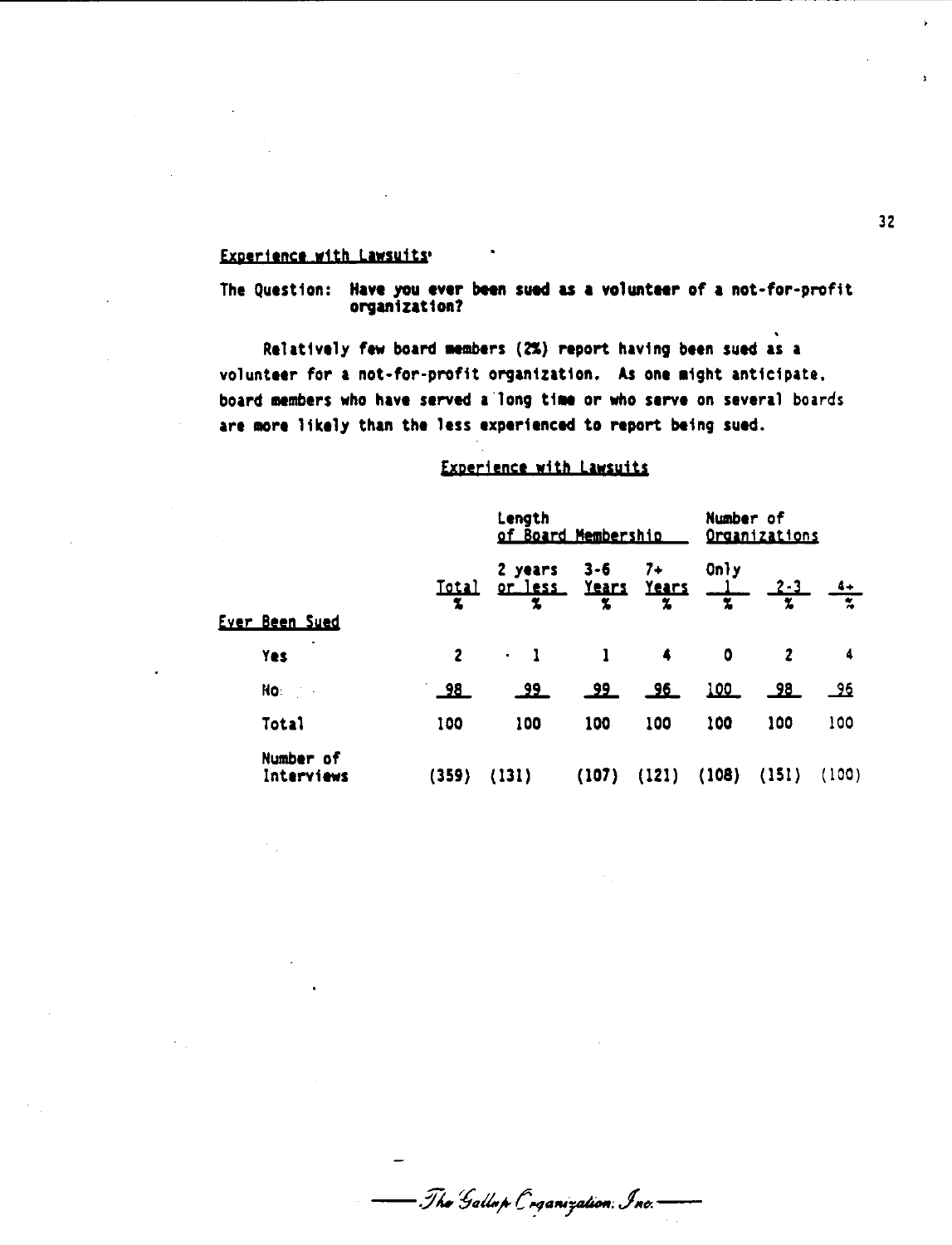#### Current Liability Coverage

The Question: Does your employer provide liability coverage for your volunteer service? Do you carry personal coverage for liability?

Seven in ten board members (72%) carry some type of liability Slightly more than one in four volunteer board members (27%) coverage. report their employer provides liability coverage for their volunteer service. This is particularly true of volunteers who serve on several boards or who have served for a long period of time.

Many more volunteers (62%) report carrying personal liability coverage.

#### Current Liability Coverage

|                                     | Length<br>of Board Membership |                                |    |                                    |                         |                  | Number of<br>Organizations |             |    |  |
|-------------------------------------|-------------------------------|--------------------------------|----|------------------------------------|-------------------------|------------------|----------------------------|-------------|----|--|
| $\sim$<br>Net liability<br>coverage | <u>Iotal</u><br>玉<br>72       | 2 years<br>or less<br>Ž.<br>62 |    | $3 - 6$<br><u>Years</u><br>z<br>78 | 7+<br>Years<br>2.<br>76 | Only<br>٧.<br>63 | <u>2-3</u><br>z<br>73      | 79          |    |  |
| Personal Coverage                   |                               |                                |    |                                    |                         |                  |                            |             |    |  |
|                                     |                               | 62                             | 51 |                                    | 72                      | 66               | 54                         | 65          | 66 |  |
| Employer provides<br>coverage       |                               | 27                             | 20 |                                    | 30                      | 33               | 23                         | 22          | 41 |  |
| <b>None</b>                         | <u>28</u>                     | 38                             |    | _22_                               | 24                      | $\frac{37}{2}$   | <u>27</u>                  | $\sqrt{21}$ |    |  |
| Total                               | 100                           | 100                            |    | 100                                | 100                     | 100              | 100                        | 100         |    |  |
| Number of<br>Interviews             | (359)                         | (131)                          |    | (107)                              | (121)                   | (108)            | (151)                      | (100)       |    |  |

- The Gallup Coganization, Inc.-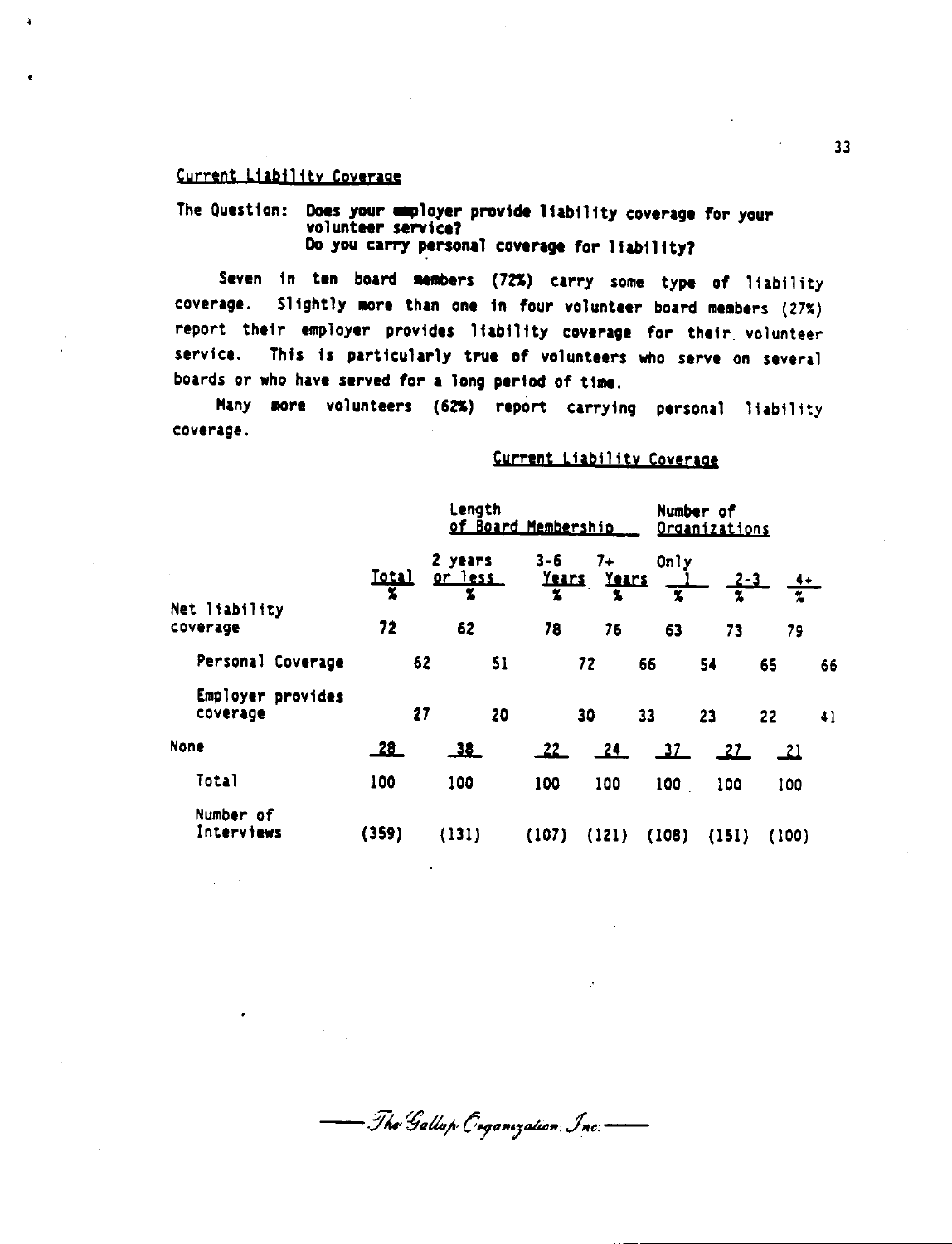#### SAMPLING TOLERANCES .

In interpreting survey results, it should be borne in mind that all sample surveys are subject to sampling error, that is, the extent to which the results may differ from what would **bt** obtained if the whole population had been interviewed. The size of such sampling errors depends largely on the number of interviews.

The following tables may be used in estimating the sampling error of any percentage in this report. The computed allowances have taken into account the effect of the sample design upon sampling error. They may be interpreted as indicating the range (plus or minus the figure shown) within which the results of repeated samplings in the same time period could be expected to vary, 95 percent of the time, assuming the same sampling procedures, the same interviewers, and the same questionnaire.

The first table shows how much allowance should be made for the sampling error of **a** percentage:

|                  |    |            | of a Percentage                                                         |             |             |      |           |                      |  |
|------------------|----|------------|-------------------------------------------------------------------------|-------------|-------------|------|-----------|----------------------|--|
|                  |    |            | In Percentage Points<br>(at 95 in 100 confidence level)*<br>Sample Size |             |             |      |           |                      |  |
|                  |    | <u>350</u> | <u>250</u>                                                              | <u> 125</u> | <u> 100</u> | 75   | <u>50</u> | 25                   |  |
| Percentages Near | 10 |            |                                                                         |             |             |      | 8         |                      |  |
| Percentages Near | 20 |            |                                                                         |             |             |      |           |                      |  |
| Percentages Near | 30 |            |                                                                         |             |             | 10   | ا :       |                      |  |
| Percentages Near | 40 |            |                                                                         |             | 10          | . 11 | ، 4       |                      |  |
| Percentages Near | 50 |            |                                                                         |             | 10          | 11   | 14        |                      |  |
| Percentages Near | 60 |            |                                                                         |             | 10          |      | 14        |                      |  |
| Percentages Near | 70 |            |                                                                         |             |             | 10   | 13        |                      |  |
| Percentages Near | 80 |            |                                                                         |             |             |      |           | $\ddot{\phantom{1}}$ |  |
| Percentages Near | 90 |            |                                                                         |             |             |      | 8         |                      |  |

Recommended Allowance for-Sampling Error

\*The chances are 95 in 100 that the sampling error is not larger than the figures shown.

- The Gullah Cogamzation Inc.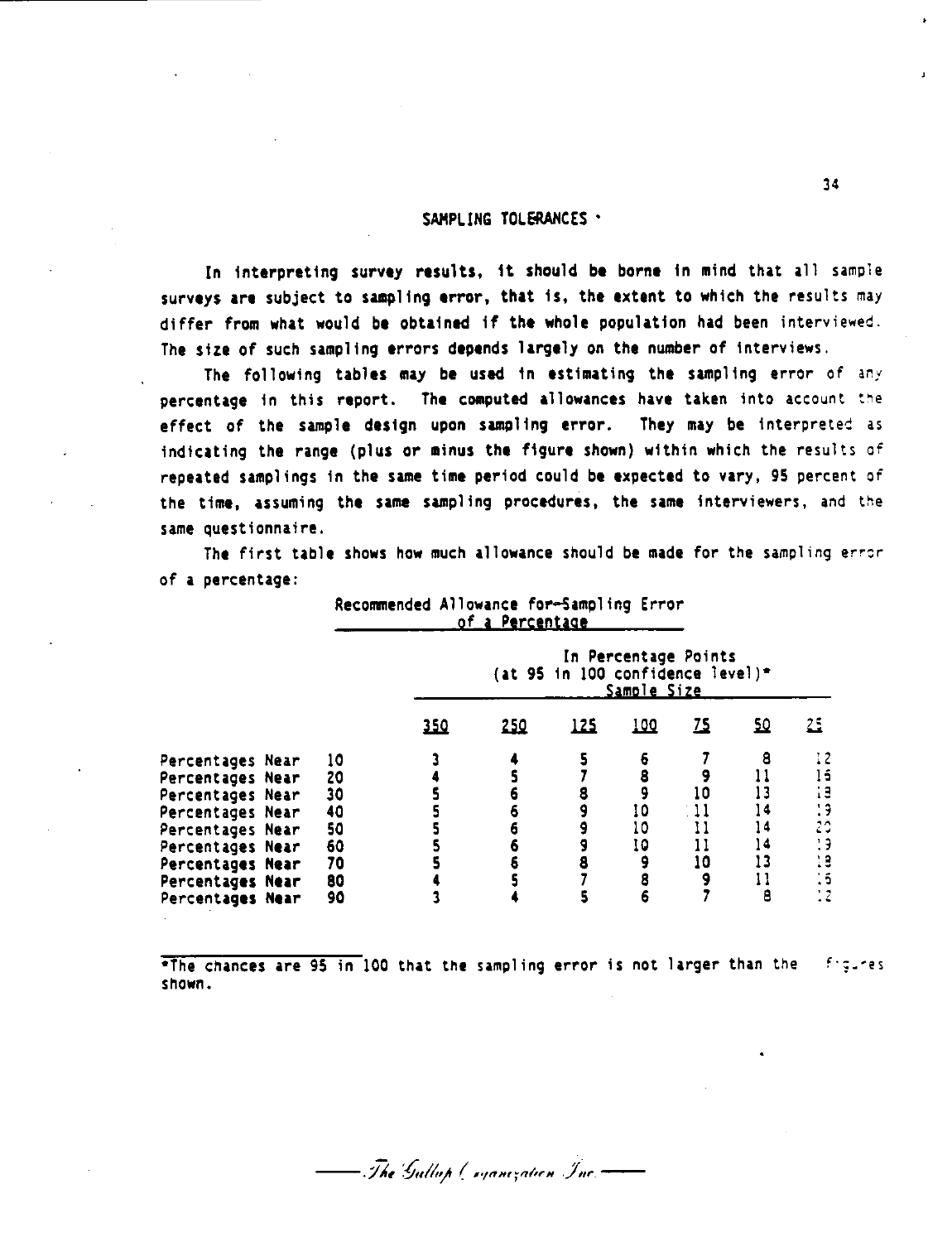The table would be used in the following manner: Let us say a reported percentage is 33 for a group which includes 350 respondents. Then we go to row "percentages near 30' In the table and go across to the column headed '350". The number at this point is 5, which **means** that the 33 percent obtained in the sample is subject to a sampling error of plus or minus 5 points. Another way of saying it is that very probably (95 chances of 100) the true figure would be somewhere between 28 and 38, with the most likely figure the 33 obtained.

•

In comparing survey results in two samples, such as, for example, men and women, the question arises as to how large a difference between them must be before one can be reasonably sure that it reflects a real difference. In the tables below, the number of points which must be allowed for in such comparisons is indicated.

Two tables are provided. One is for percentages near 20 *or* 80; the other for percentages near 50. For percentages in between, the error to be allowed for is between those shown in the.two tables.

|                                     | Recommended Allowance for Sampling<br>Error of the Difference |                            |                            |                      |                                  |            |  |  |
|-------------------------------------|---------------------------------------------------------------|----------------------------|----------------------------|----------------------|----------------------------------|------------|--|--|
|                                     |                                                               |                            |                            | In Percentage Points | (at 95 in 100 confidence level)* |            |  |  |
| TABLE A                             |                                                               | Percentages near 20 or 80  |                            |                      |                                  |            |  |  |
| Size of Sample                      | 172                                                           | 125                        | 100                        | <u> 25</u>           | 요                                | 25         |  |  |
| 175<br>125<br>100<br>75<br>50<br>25 | 8<br>9<br>10<br>11<br>12<br>17                                | 10<br>11<br>11<br>13<br>17 | 11<br>12<br>14<br>18       | 13<br>14<br>18       | 16<br>19                         | 22         |  |  |
| TABLE B                             |                                                               |                            | <u>Percentages near 50</u> |                      |                                  |            |  |  |
| Size of Sample                      | 175                                                           | 125                        | <u> 100</u>                | <u>75</u>            | 边                                | <u> 25</u> |  |  |
| 175<br>125<br>100<br>75<br>50<br>25 | 10<br>11<br>12<br>14<br>16<br>21                              | 12<br>13<br>14<br>16<br>21 | 14<br>15<br>17<br>22       | 16<br>18<br>23       | 20<br>24                         | 28         |  |  |

\*The chances are 95 in 100 that the sampling error is not larger than the figure: shown.

The Gallup Corporation Inc.